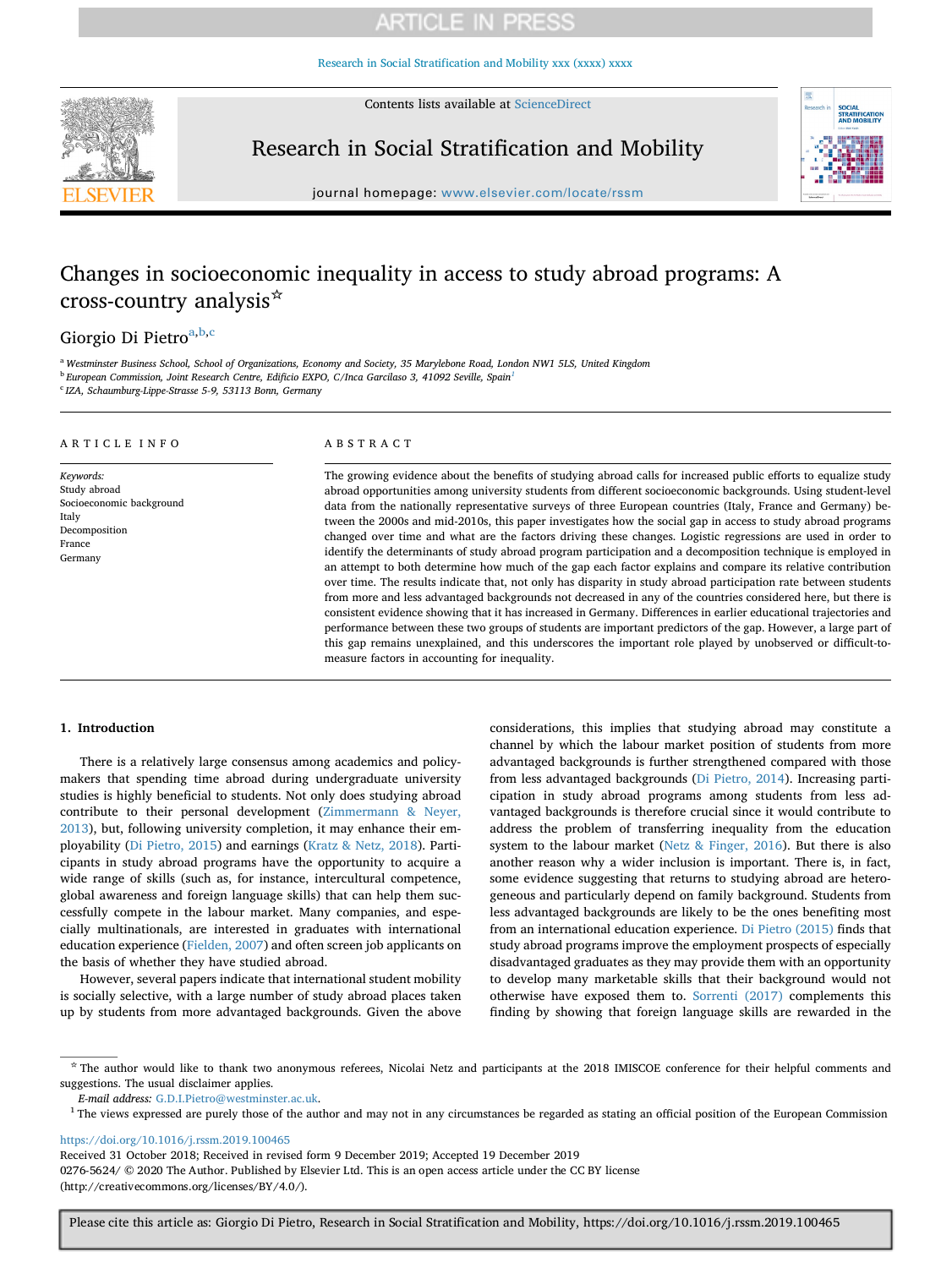labour market and that students from low socioeconomic backgrounds significantly increase their probability of becoming proficient in a foreign language as a result of their study abroad experience. In addition to labour market returns, it is possible that other types of returns from an international education experience are unevenly distributed across students from different family backgrounds. For instance, participation in study abroad programs may be more effective in promoting European identity among students from less advantaged backgrounds. While several studies indicate that transnational interactions foster European identity ([Recchi & Favel, 2009](#page-15-7); [Roeder, 2011\)](#page-15-8), participants from families with a lower socioeconomic background may have had limited opportunities to interact across borders before their study abroad experience ([Kuhn, 2016\)](#page-15-9). Creating a European identity is the 'civic' rationale behind the Erasmus program ([Papatsiba, 2006\)](#page-15-10) and it is often considered as a crucial requirement for a sustainable level of legitimacy of the European Union (EU) [\(Bruter, 2003\)](#page-15-11).

While EU policymakers have recognized study abroad programs as one of the core elements of the Bologna Process in 1999, they have also acknowledged that more efforts should be made to reduce the social selectivity of studying abroad ([Powell & Finger, 2013](#page-15-12)). The commitment to social inclusion has been more recently emphasized with the launch of the new Erasmus program, i.e. Erasmus + [\(European](#page-15-13) [Commission, 2014](#page-15-13)).

With this background in mind, the purpose of this study is twofold. First, it examines changes in the relationship between family background and participation in study abroad programs among university students in France, Germany and Italy between the 2000s and mid-2010s. Although there are a significant number of studies examining the impact of social status on the probability of studying abroad among university students, the large majority of them focus on one or more periods/cohorts in a single country [\(Finger, 2011;](#page-15-14) [Lörz & Krawietz,](#page-15-15) [2011\)](#page-15-15) or one period/cohort in several countries ([Di Pietro and Page,](#page-15-16) [2008;](#page-15-16) [Rodrigues, 2013](#page-15-17)), with only a few assessing changes across periods/cohorts in various countries. One exception is the paper by [Souto-Otero \(2008\)](#page-15-18). Using data from a survey conducted in different countries in the academic years 1997/1998 and 2004/2005, he looks at changes in the socioeconomic background of students who participated in the Erasmus program. He concludes that access to this program seems to have widened because there has been a decrease in the proportion of Erasmus participants with at least one parent working in executive, professional or technical occupations. Although our paper focuses on a smaller number of countries, it includes more recent years and covers a longer period of time than that of [Souto-Otero \(2008\).](#page-15-18)

The second purpose of this study is to gain an understanding of the mechanisms driving the trends in social inequality in access to study abroad programs in the three aforementioned countries, and the extent to which similar patterns hold across them. However, in pursuing such goal, our approach is more empirical rather than theoretical. We use a decomposition technique based on logistic regression in order to quantify the relative importance of different factors in contributing to this gap. A similar decomposition analysis has been conducted by [Lörz,](#page-15-19) [Netz, and Quast \(2016\),](#page-15-19) but they examine only one cohort of students in a single country (i.e. Germany). By conducting a cross-country comparative analysis, we significantly improve the external validity (i.e. generalizability) of our findings with respect to the countries considered. Additionally, our analysis allows us to compare the changes over time in the contributions of several student characteristics that are thought to explain the social gap in study abroad program participation.

We focus our attention on Italy, France and Germany for four reasons. First, looking at the statistics on the Erasmus program, they are among the biggest sender countries in terms of students going abroad. Second, there has also been a positive trend in the number of Erasmus participants in these countries in the last 15 years. Third, Italy, France and Germany are the three main initiators of the Bologna Process ([Dobbins & Knill, 2017](#page-15-20)) where international student mobility is widely

promoted. Fourth, Italy, France and Germany are all characterised by relatively large inequalities in educational attainment– in contrast to, for instance, Scandinavian countries [\(Immerfall & Therborn, 2009](#page-15-21)).

The remainder of the paper is organised as follows. Section [2](#page-1-0) presents a theoretical framework and the hypotheses to be tested. Section [3](#page-2-0) describes the data and the variables employed in our empirical work. Section [4](#page-4-0) outlines the methodology used for the estimation of the effect of family background on the probability of studying abroad and for the decomposition analysis. Section [5](#page-6-0) illustrates and discusses the regression and decomposition results. Section [6](#page-11-0) concludes.

### <span id="page-1-0"></span>**2. Theoretical background and hypotheses**

Several arguments suggest that the social selectivity of studying abroad may have persisted or increased across our selected countries. Students from advantaged backgrounds may increasingly want to participate in study abroad programs, even at a higher rate than their less advantaged peers, as a way to mark 'distinction' and signal privilege ([Ballatore & Ferede, 2013\)](#page-15-22). This can be interpreted as a form of cultural distinction that allows them to maintain their dominant position within the social structure [\(Bourdieu, 1984](#page-15-23)).

As participation in university education continues to expand, acquiring international credentials (especially at prestigious institutions) helps students from higher socioeconomic status to differentiate themselves from the masses. [Munk \(2009\)](#page-15-24) considers participation in study abroad programs as a transnational investment in informational capital that ensures reproduction of the positions of individuals and families in the social space through its impact on employment and income. In a more and more globalised economy, the acquisition of cosmopolitan capital is a distinctive asset that may provide labour market advantages. Furthermore, participation in study abroad programs may serve to signal an elite status. As observed by [Ballatore and Ferede](#page-15-22) [\(2013\),](#page-15-22) having a child who studied abroad may send the message that he/she is from a wealthy family given the costs associated with this experience. In fact, although the large majority of participants in study abroad programs receive a scholarship, the evidence suggests that this does not fully cover the cost of living abroad [\(Souto-Otero, Huisman,](#page-15-25) [Beerkens, de Wit, & Vujic, 2013\)](#page-15-25). This deters participation among many students, especially among those from less advantaged backgrounds who are less likely to receive financial support from their parents while studying abroad.

Additional considerations specific to each of the countries considered here reinforce the idea that the social gap in access to study abroad programs may have persisted or widened. In France, students from upper class backgrounds who could not gain entrance into the highly selective *Grandes Écoles* may increasingly attempt to circumvent the rigidity of the hierarchical French educational system by completing a study period at an elite foreign institution ([Munk, 2009](#page-15-24)). In Italy, in light of the persistent and high unemployment among young graduates, students from more advantaged backgrounds may purposely decide to spend some time abroad during their undergraduate years given that a study abroad experience is especially highly valued by Italian employers [\(Van Mol, 2017](#page-15-26)). In Germany, the stratified nature of the educational system makes low-background students more likely to enrol at practically oriented institutions, such as universities of applied sciences, which provide fewer opportunities to study abroad compared with research universities that are typically attended by high-background students [\(Netz, 2015](#page-15-27)). Our first hypothesis is:

**H1.** Social inequalities in study abroad programs have persisted or increased across Italy, France and Germany.

Our next hypotheses regard the mechanisms through which family background may influence study abroad program participation and whether they lead to wider or narrower social inequality.

Since students from more privileged backgrounds tend to show better academic performance than their peers from less privileged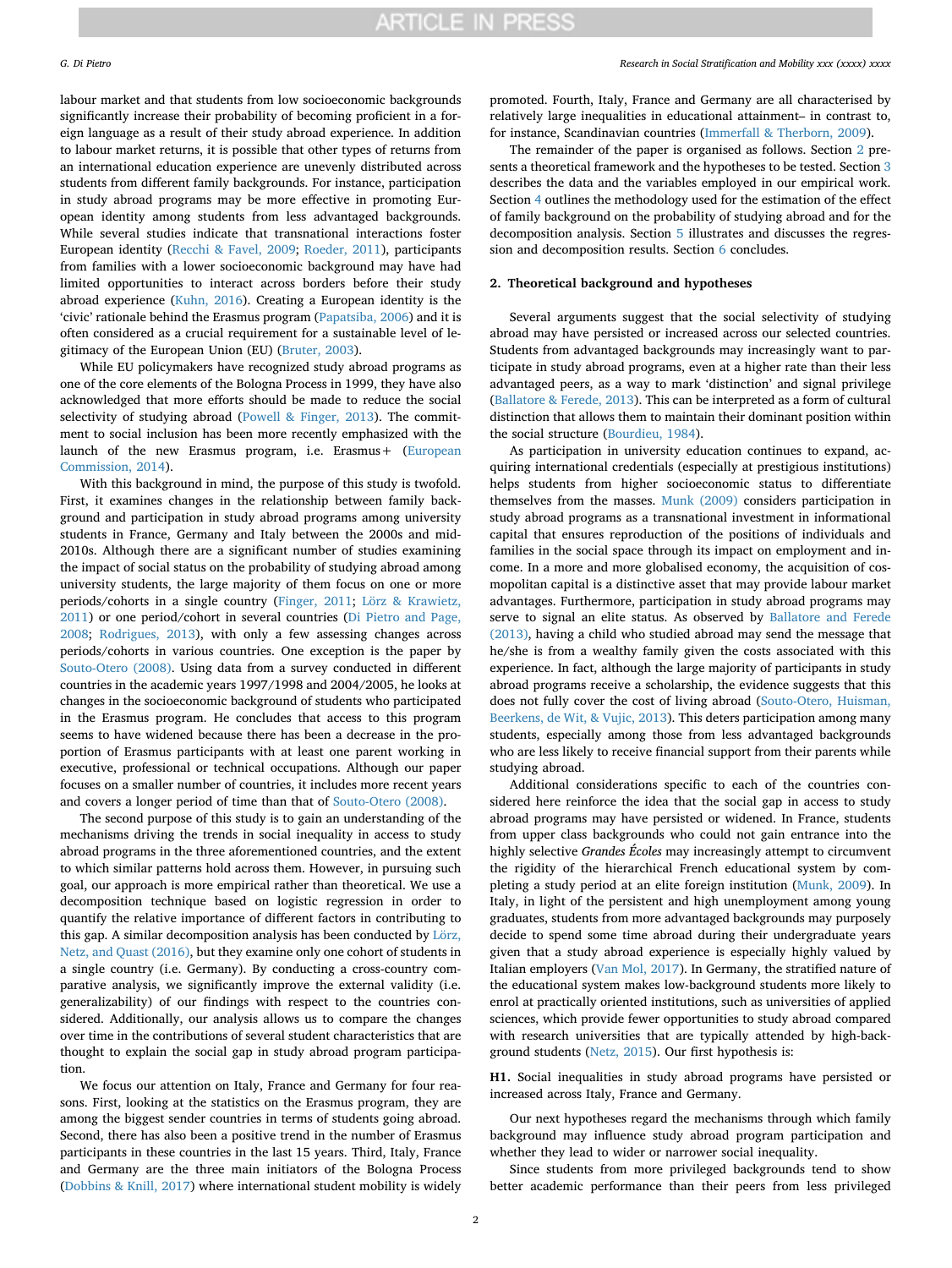backgrounds, they are more likely to prevail in selection procedures for study abroad scholarships/places that are often based on academic merit. Differences in students' actual level of academic performance among those from different socioeconomic backgrounds are called 'primary' effects [\(Boudon, 1974](#page-15-28)). It is unquestioned that social class origin is related to educational achievement [\(Bukodi & Goldthorpe,](#page-15-29) [2012\)](#page-15-29). The cultural capital theory [\(Bourdieu, 1984](#page-15-23)) postulates that, in contrast to children from low socioeconomic status, those from high socioeconomic status are familiar with academic culture (in the form of language, ways of presenting arguments, etc.), and this allows them to have better academic performance. It is also possible that social inequality in educational performance reflects differences in economic resources. Students with fewer parental economic resources may be unable to focus on academic work as they have to spend significant time on paid work to support themselves [\(Hansen & Mastekaasa, 2006\)](#page-15-30). As a result, the following hypothesis is proposed:

**H2.** Academic performance contributes to explain the social gap in study abroad program participation.

The social selectivity of studying abroad can also be explained by educational decisions, which constitute an important mechanism of reproduction of social inequality ([Breen & Goldthorpe, 1997;](#page-15-31) [Erikson &](#page-15-32) [Jonsson, 1996](#page-15-32)).'Secondary' effects are those resulting from educational choices made by children from different social classes within the range of choice that their previous performance allows them ([Jackson,](#page-15-33) [Erikson, Goldthorpe, Yaish, & Cox, 2007\)](#page-15-33). In our context, it is important to note that students from less advantaged backgrounds are more likely to attend vocational schools, and this significantly reduces their chances of participating in study abroad programs. These students tend to avoid academic tracks, which are perceived to be associated with a higher risk of failure compared to vocationally oriented pathways ([Hillmert & Jacob, 2010\)](#page-15-34). In contrast to vocational schools, academically oriented ones offer a curriculum and learning opportunities that are more conducive to studying abroad. They provide, for instance, better opportunities to learn foreign languages, whereas lack of foreign languages skills is often considered to be an important barrier to international student mobility. As a consequence, we assume:

**H3.** Participation in vocational education accounts for a part of the social gap in study abroad program participation.

Another channel through which social class origin may influence the likelihood of participating in study abroad programs lies in field of study. University students from different socioeconomic status may systematically choose subject areas offering different opportunities to study abroad. However, while academic performance and educational choices are likely to work in the direction of sustaining social inequality in access to study abroad programs, the opposite may occur for field of study. Students from more advantaged backgrounds are more likely to choose more prestigious<sup>2</sup> and selective subjects (e.g. medicine) that are, however, typically associated with a lower probability of studying abroad ([Böttcher et al., 2016](#page-15-35)). On the other hand, lower class students tend to be attracted to fields of study with weaker labour market value (e.g. soft sciences and humanities), but that are characterised by greater opportunities to study abroad. The rational action theory [\(Boudon,](#page-15-28) [1974;](#page-15-28) [Breen & Goldthorpe, 1997](#page-15-31)) suggest that children from socioeconomically disadvantaged families have a higher propensity to enrol in shorter or less demanding programs in an attempt to reduce the risk of dropout or delay in graduation. By contrast, upper class children have more autonomy in terms of subject choice and often choose fields of study with higher labour market rewards ([Triventi, Vergolini, &](#page-15-36) [Zanini, 2017\)](#page-15-36). Therefore, our final hypothesis is:

**H4.** Field of study acts to decrease the social gap in study abroad program participation.

### <span id="page-2-0"></span>**3. Data**

Three cross-sectional nationally representative individual-level datasets are examined:

Italy: *Indagine sui percorsi di studio e di lavoro dei diplomati* (Survey on upper secondary school leavers' employment and study pathways), which is conducted by the Italian National Statistical Institute (ISTAT). The following waves (years) are considered: 2004, 2007, 2011 and 2015.

France: *Enquête conditions de vie des étudiants* (Survey on students' living conditions), which is conducted by the National Observatory of Student Life (OVE). The following waves (years) are considered: 2000, 2003, 2006, 2010 and 2013.

Germany: *Sozialerhebung* (Social Survey), which is conducted by the German Centre for Higher Education Research and Science Studies (DZHW). The following waves (years) are considered: 2000, 2003, 2006, 2009 and 2012.

Survey weights included in each survey are used in order to produce nationally representative estimates in all the analyses.

While the French and German surveys are specifically addressed to university students, this is not the case for the Italian survey. Participants in this survey are upper secondary school leavers who are interviewed [3](#page-2-2) or 4 years after the end of their studies.<sup>3</sup> Given that university enrolment is one of the possible destinations of recent upper secondary school leavers, through different waves of the Italian survey one can identify cohorts of university students in their third or fourth year of studies.<sup>[4](#page-2-3)</sup> In an attempt to homogenise samples and improve the comparability of data across countries, we only select French and German university students who are at a similar stage in their academic career to the Italian students.<sup>[5](#page-2-4)</sup> [Orr, Schnitzer, and Frackmann \(2008\)](#page-15-37), analysing data from several European countries (including Germany, Italy and France), show that students tend to go abroad during their third or fourth year of studies.

In this paper, the family background is based on the highest level of education achieved by any of the parents. Specifically, two categories of social origin are distinguished: students with at least one parent with a university degree and students of parents without university degrees. This approach is in line with that adopted by previous papers (e.g. [Netz](#page-15-5) [& Finger, 2016](#page-15-5)). However, Section [5](#page-6-0) investigates the sensitivity of the results when parental occupation $<sup>6</sup>$  $<sup>6</sup>$  $<sup>6</sup>$  is used as a proxy for family back-</sup> ground.

<span id="page-2-1"></span> $^{\rm 2}$  [Triventi \(2013\)](#page-15-38) observes that not all European countries have the same view about what prestigious subjects are. For instance, while medicine is classified as a prestigious subject everywhere, this is not always the case for engineering. Additionally, related to this subject, it is important to note that in Germany engineering is more often chosen by students from less advantaged backgrounds. Given that students of this discipline have a relatively low exposure to study abroad programs [\(Isserstedt & Schnitzer, 2005\)](#page-15-39), it is expected that in this country such a subject works in the direction of increasing rather than decreasing the social selectivity of studying abroad.

<span id="page-2-2"></span><sup>3</sup> While in the 2004 and 2007 waves upper secondary school leavers are contacted 3 years following the completion of their studies, in the 2011 and 2015 waves they are interviewed 4 years after the end of their studies.

<span id="page-2-3"></span><sup>&</sup>lt;sup>4</sup> Unfortunately, in the 2015 wave, in contrast to earlier waves, there is no information on when students enrolled at university. This is not a big concern since in Italy the very large majority of students start university immediately after upper secondary school completion. However, this means that our sample for the 2015 cohort comprises, in addition to fourth year students, also some students who may be in their third, second and even first year of studies.

<span id="page-2-4"></span><sup>&</sup>lt;sup>5</sup> Specifically, third year students are selected in the 2000, 2003 and 2006 waves of both the German and French surveys. Fourth year students are selected in the 2010 and 2013 waves of the French survey and in the 2009 and 2012 waves of the German survey.

<span id="page-2-5"></span><sup>6</sup> Unfortunately parental income cannot be used as a proxy for family background as information on this variable is unavailable for Italy and Germany.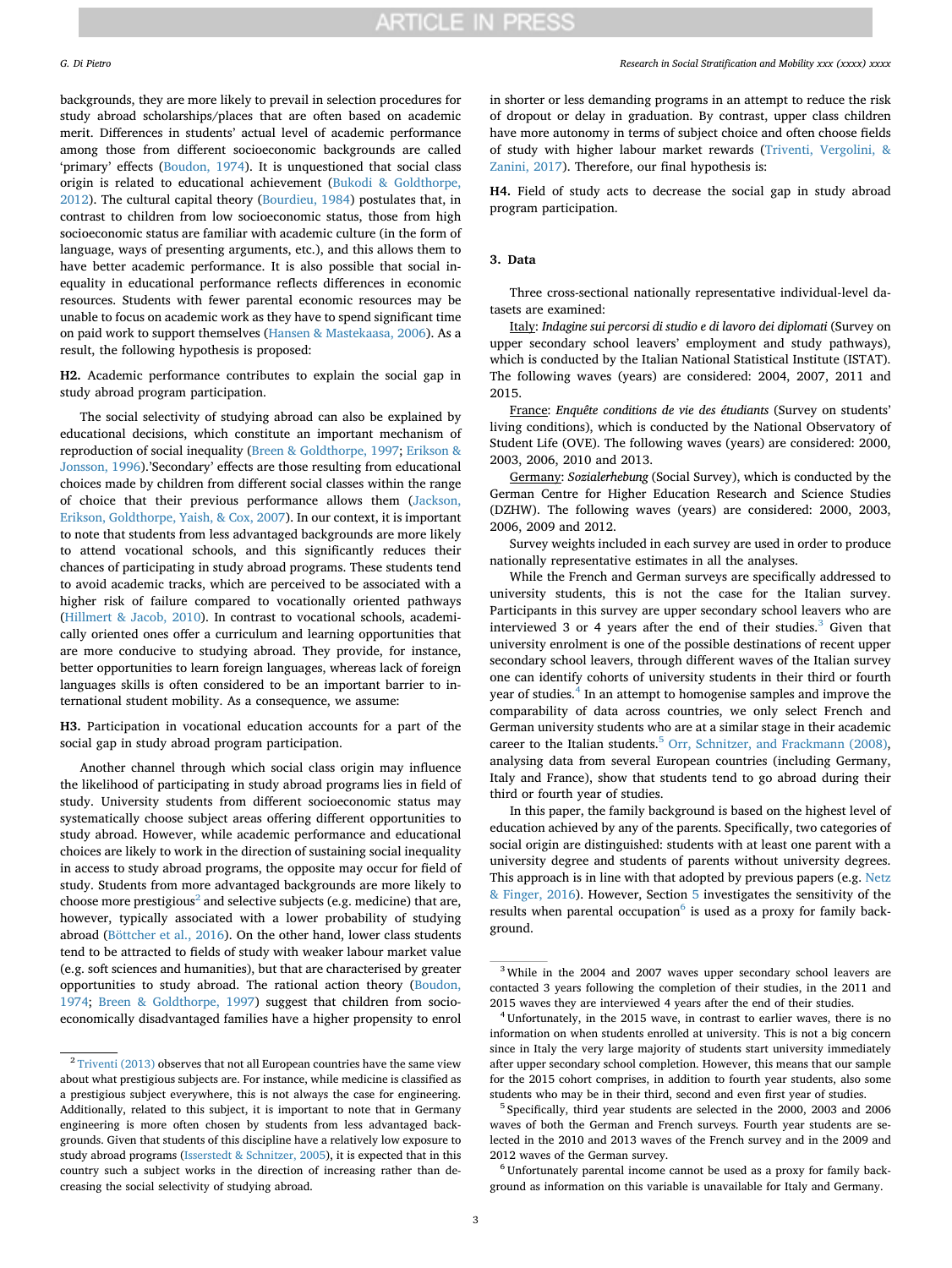The dependent variable of our empirical investigation is a dichotomous measure indicating whether the student has spent some time at a foreign higher education institution during his/her university studies. Therefore, this definition excludes other study abroad experiences such as, for instance, internships, language courses, summer schools, etc. While such information is provided in the French and German surveys, it is unavailable in the Italian survey. One should also note that the wording of the questions about parental education and participation in study abroad programs is very similar across the surveys, thus ensuring a high degree of comparability.

As discussed in the previous Section, our key explanatory variables are vocational upper secondary school, $<sup>7</sup>$  subject of university study and</sup> academic performance (here measured by the grades students received at the end of upper secondary school<sup>[8](#page-3-1)</sup>). The latter variable is however unavailable in the German survey. This is unfortunate as [Lörz et al.](#page-15-19) [\(2016\)](#page-15-19) show that in Germany students with a better final school grade display a higher probability of intending to study abroad. Gender and age at upper secondary school completion are included as control variables in our analysis. Women are found to be more likely to study abroad ([Stroud, 2010\)](#page-15-40), whereas younger students may lack a 'mobility culture' ([Maiworm, 2001\)](#page-15-41). Students with missing information on any independent variable are excluded from the analysis.<sup>[9](#page-3-2)</sup>

Although we attempt to control for at least some dimensions of academic achievement/trajectory, as pointed out by [Jerrim, Parker,](#page-15-42) [Chmielewski, and Anders \(2016\),](#page-15-42) our measures are unfortunately limited in terms of cross-national comparability. For instance, while in Germany teachers have an important say on what secondary school track is the best fit for students, in Italy the role of teachers is minor and parents often take full responsibility for this decision. Similarly, there are differences across countries in what skills are being tested at the end of upper secondary school. Additionally, the sample size varies across countries, being much larger in Italy relative to France and Germany. This translates into a different statistical power to detect the effects of interest.

In [Table 1](#page-3-3), we report participation rate in study abroad programs in each cohort in each country among students from both more and less advantaged backgrounds, as well as the corresponding difference. While in Italy social selectivity in study abroad programs showed a modest increase (i.e. 0.5 percentage points), it rose considerably in France and Germany (i.e. by 5.0 percentage points in France and by 5.5 percentage points in Germany).

In Italy, participation rate in study abroad programs has risen throughout the period among students from both more and less advantaged backgrounds, though it has risen slightly faster among the

### *G. Di Pietro Research in Social Stratification and Mobility xxx (xxxx) xxxx*

### <span id="page-3-3"></span>**Table 1**

Participation rate in study abroad programs by family background and cohort.

| Italy                                        |          |          |          |          |          |
|----------------------------------------------|----------|----------|----------|----------|----------|
|                                              |          | 2004     | 2007     | 2011     | 2015     |
| Students from more advantaged<br>backgrounds |          | 0.056    | 0.065    | 0.080    | 0.088    |
| (N)                                          |          | (1,750)  | (2,735)  | (2,634)  | (2,752)  |
| Students from less advantaged<br>backgrounds |          | 0.031    | 0.035    | 0.052    | 0.058    |
| (N)                                          |          | (6, 610) | (9,839)  | (9, 169) | (7, 954) |
| Difference                                   |          | 0.025    | 0.030    | 0.028    | 0.030    |
| N                                            |          | 8,360    | 12,754   | 11,803   | 10,706   |
| France                                       |          |          |          |          |          |
|                                              | 2000     | 2003     | 2006     | 2010     | 2013     |
| Students from more advantaged<br>backgrounds | 0.062    | 0.068    | 0.068    | 0.181    | 0.180    |
| (N)                                          | (1, 319) | (1, 189) | (1, 441) | (1, 339) | (1, 387) |
| Students from less advantaged<br>backgrounds | 0.040    | 0.044    | 0.041    | 0.117    | 0.108    |
| (N)                                          | (2,536)  | (2,302)  | (2,725)  | (2,274)  | (1,964)  |
| Difference                                   | 0.022    | 0.024    | 0.027    | 0.064    | 0.072    |
| N                                            | 3,855    | 3,491    | 4,166    | 3,613    | 3,351    |
| Germany                                      |          |          |          |          |          |
|                                              | 2000     | 2003     | 2006     | 2009     | 2012     |
| Students from more advantaged<br>backgrounds | 0.039    | 0.044    | 0.048    | 0.163    | 0.154    |
| (N)                                          | (997)    | (1, 413) | (1, 291) | (1,046)  | (555)    |
| Students from less advantaged<br>backgrounds | 0.043    | 0.036    | 0.023    | 0.114    | 0.102    |
| (N)                                          | (1,067)  | (1, 594) | (1,298)  | (966)    | (633)    |
| Difference                                   | $-0.004$ | 0.008    | 0.025    | 0.049    | 0.051    |
| N                                            | 2,064    | 3,007    | 2,589    | 2,012    | 1,188    |

*Notes*: Survey weights are used. Third year students are included in the 2004 and 2007 cohorts in Italy as well as in the 2000, 2003 and 2006 cohorts in both France and Germany. All the other cohorts comprise fourth year students. Sources: ISTAT (Italy), OVE (France) and DZHW (Germany).

former than the latter. In France and Germany participation rate in study abroad programs is significantly higher in the two most recent cohorts relative to earlier cohorts among students from both socioeconomic groups. This reflects the higher probability of having studied abroad among fourth year students relative to third year students. In Germany, between the 2000 and 2006 cohorts participation rate in study abroad programs increased steadily among students from more privileged backgrounds, while the opposite occurred among those from less privileged backgrounds.

[Tables 2a–2c](#page-4-1) present descriptive statistics by family background and cohort in the Italian, German and French samples, respectively. In all countries and across all cohorts, university students from less advantaged backgrounds tend to be older, more likely to have attended vocational upper secondary schools and less likely to study medicine at university than those from more advantaged backgrounds. The proportion of students from less advantaged backgrounds studying Humanities, Economics or  $Law^{10}$  $Law^{10}$  $Law^{10}$  is higher than that from students from more advantaged backgrounds in all the Italian cohorts, in four French cohorts and in the two most recent German cohorts. In Italy, the proportion of men is higher among students from more advantaged backgrounds. In the other two countries, the gender social gap is smaller. However, while in all German cohorts except one the proportion of men is slightly higher among students from less advantaged backgrounds than among their more advantaged peers, the opposite happens in France.

<span id="page-3-0"></span><sup>7</sup> In Italy, upper secondary vocational schools comprise *istituti professionali*, *istituti tecnici*, *istituti magistrali* and *istituti d'arte*. In France, upper secondary vocational schools comprise *lycée professionnel* and *lycée technologique*. In Germany, in this category we include students who have a *Fachhochschulreife*, a qualification to enter a university of applied sciences, and those who have a *Fachgebundene Hochschulreife*, a qualification to enter a university of applied sciences or a specialist university.

<span id="page-3-1"></span><sup>8</sup> Following the approach of [Di Pietro and Page \(2008\),](#page-15-16) in Italy 'poor' means a score between 60 and 84; 'good' between 85 and 94; 'very good' between 95 and 99 and 'excellent' is 100. In France 'poor' is 'passable ou pas de mention'; 'good' is 'assez bien'; 'very good' is 'bien' and 'excellent' is 'très bien'.

<span id="page-3-2"></span><sup>&</sup>lt;sup>9</sup> Below are given information on the number of observations excluded from the final samples because of missing values on one or more independent variables: a) Italy: 234 (2004 wave), 0 (2007 wave), 356 (2011 wave) and 877 (2015 wave); b) France: 517 (2000 wave), 581 (2003 wave), 538 (2006 wave), 122 (2010 wave) and 282 (2013 wave); c) Germany 226 (2000 wave), 218 (2003 wave), 202 (2006 wave), 67 (2009 wave) and 62 (2012 wave). In some instances (e.g. 2015 Italian wave) many of missing values relate to parental education. However, as shown later in the paper, this does not seem to be a problem given that the results do not substantially change if parental occupation, which has lower missing values than parental education, is used to define family background.

<span id="page-3-4"></span> $10$  Although this is a big subject category, it cannot be disaggregated because of problems related to the harmonization of data across the three selected countries. This is unfortunate as study abroad participation rate is likely to vary across Humanities, Economics and Law.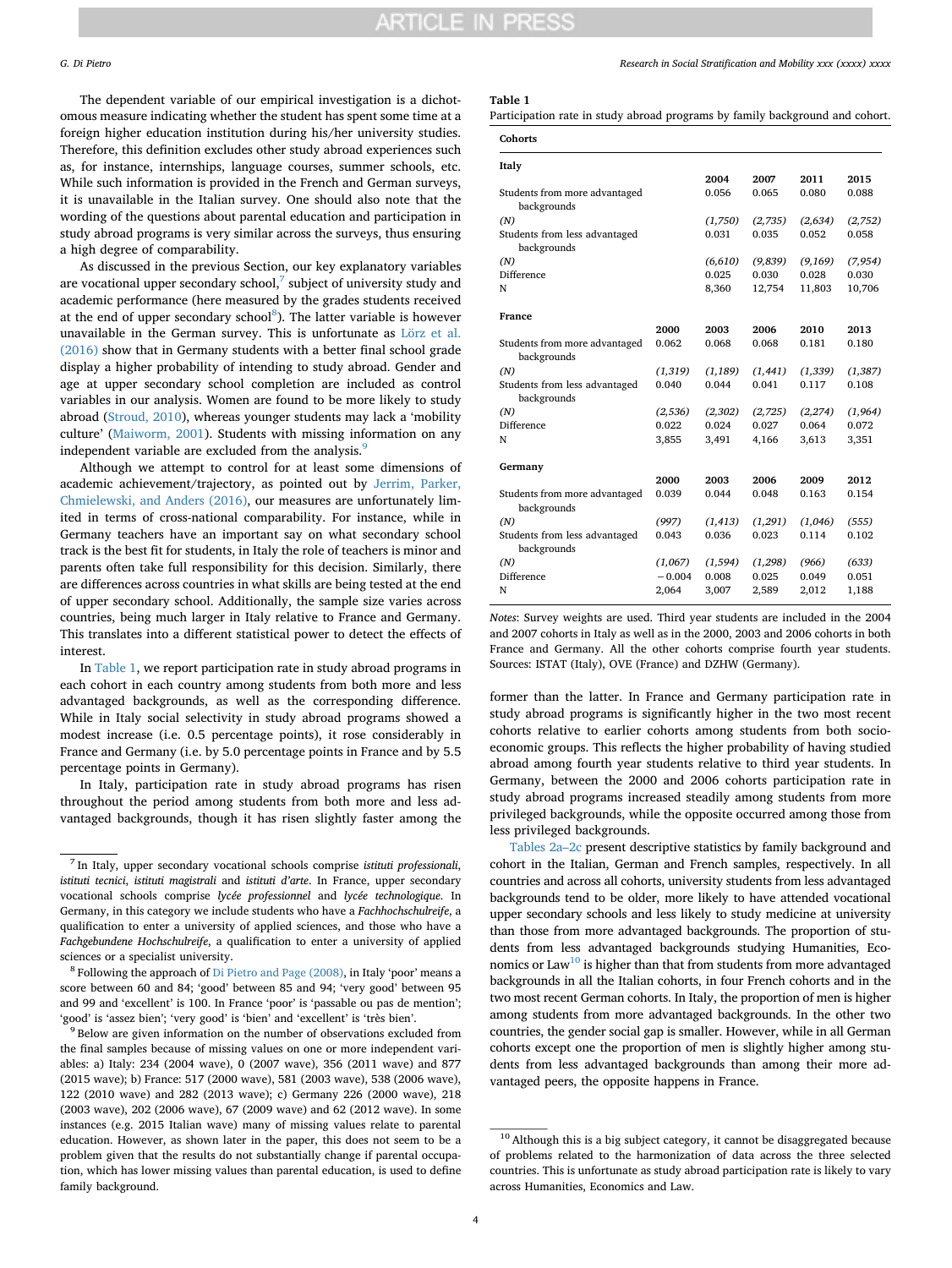### <span id="page-4-1"></span>**Table 2a**

Descriptive statistics- Italy.

|                               | Cohort                                                   |                                                          |                                                          |                                                          |                                                          |                                                          |                                                          |                                                          |
|-------------------------------|----------------------------------------------------------|----------------------------------------------------------|----------------------------------------------------------|----------------------------------------------------------|----------------------------------------------------------|----------------------------------------------------------|----------------------------------------------------------|----------------------------------------------------------|
|                               | 2004                                                     |                                                          | 2007                                                     |                                                          | 2011                                                     |                                                          | 2015                                                     |                                                          |
| Male                          | Students from<br>more advantaged<br>backgrounds<br>0.486 | Students from<br>less advantaged<br>backgrounds<br>0.404 | Students from<br>more advantaged<br>backgrounds<br>0.481 | Students from<br>less advantaged<br>backgrounds<br>0.391 | Students from<br>more advantaged<br>backgrounds<br>0.474 | Students from<br>less advantaged<br>backgrounds<br>0.392 | Students from<br>more advantaged<br>backgrounds<br>0.481 | Students from<br>less advantaged<br>backgrounds<br>0.399 |
| Vocational school             | (0.500)<br>0.224<br>(0.417)                              | (0.491)<br>0.540<br>(0.498)                              | (0.500)<br>0.246<br>(0.431)                              | (0.488)<br>0.567<br>(0.496)                              | (0.499)<br>0.229<br>(0.420)                              | (0.488)<br>0.523<br>(0.500)                              | (0.500)<br>0.165<br>(0.371)                              | (0.490)<br>0.402<br>(0.490)                              |
|                               | Age at upper secondary school completion                 |                                                          |                                                          |                                                          |                                                          |                                                          |                                                          |                                                          |
| $< = 18$                      | 0.177<br>(0.381)                                         | 0.076<br>(0.265)                                         | 0.161<br>(0.367)                                         | 0.059<br>(0.236)                                         | 0.154<br>(0.361)                                         | 0.056<br>(0.230)                                         | 0.115<br>(0.319)                                         | 0.033<br>(0.180)                                         |
| 19                            | 0.726<br>(0.446)                                         | 0.780<br>(0.414)                                         | 0.735<br>(0.442)                                         | 0.806<br>(0.396)                                         | 0.779<br>(0.415)                                         | 0.836<br>(0.371)                                         | 0.801<br>(0.400)                                         | 0.851<br>(0.356)                                         |
| $=$ > 20                      | 0.098<br>(0.297)                                         | 0.144<br>(0.351)                                         | 0.104<br>(0.306)                                         | 0.135<br>(0.342)                                         | 0.067<br>(0.250)                                         | 0.108<br>(0.311)                                         | 0.084<br>(0.278)                                         | 0.115<br>(0.319)                                         |
|                               | Performance at the end of upper secondary school         |                                                          |                                                          |                                                          |                                                          |                                                          |                                                          |                                                          |
| Poor                          | 0.170                                                    | 0.206                                                    | 0.155                                                    | 0.177                                                    | 0.178                                                    | 0.199                                                    | 0.174                                                    | 0.195                                                    |
|                               | (0.375)                                                  | (0.405)                                                  | (0.362)                                                  | (0.381)                                                  | (0.382)                                                  | (0.399)                                                  | (0.379)                                                  | (0.396)                                                  |
| Good                          | 0.222                                                    | 0.263                                                    | 0.221                                                    | 0.237                                                    | 0.242                                                    | 0.257                                                    | 0.261                                                    | 0.290                                                    |
|                               | (0.416)                                                  | (0.440)                                                  | (0.415)                                                  | (0.425)                                                  | (0.428)                                                  | (0.437)                                                  | (0.439)                                                  | (0.454)                                                  |
| Very good                     | 0.224                                                    | 0.226                                                    | 0.210                                                    | 0.218                                                    | 0.239                                                    | 0.222                                                    | 0.252                                                    | 0.271                                                    |
|                               | (0.417)                                                  | (0.419)                                                  | (0.407)                                                  | (0.413)                                                  | (0.427)                                                  | (0.415)                                                  | (0.434)                                                  | (0.445)                                                  |
| Excellent                     | 0.384                                                    | 0.305                                                    | 0.414                                                    | 0.368                                                    | 0.341                                                    | 0.322                                                    | 0.312                                                    | 0.244                                                    |
|                               | (0.486)                                                  | (0.460)                                                  | (0.493)                                                  | (0.482)                                                  | (0.474)                                                  | (0.467)                                                  | (0.464)                                                  | (0.430)                                                  |
| Subject studied at university |                                                          |                                                          |                                                          |                                                          |                                                          |                                                          |                                                          |                                                          |
| Humanities                    | 0.573                                                    | 0.628                                                    | 0.584                                                    | 0.612                                                    | 0.536                                                    | 0.594                                                    | 0.487                                                    | 0.581                                                    |
| Economics or<br>Law           | (0.495)                                                  | (0.483)                                                  | (0.493)                                                  | (0.487)                                                  | (0.499)                                                  | (0.491)                                                  | (0.500)                                                  | (0.493)                                                  |
|                               | 0.211                                                    | 0.169                                                    | 0.188                                                    | 0.162                                                    | 0.195                                                    | 0.162                                                    | 0.180                                                    | 0.155                                                    |
| Engineering                   | (0.408)                                                  | (0.375)                                                  | (0.391)                                                  | (0.368)                                                  | (0.396)                                                  | (0.368)                                                  | (0.384)                                                  | (0.362)                                                  |
| Science                       | 0.107                                                    | 0.117                                                    | 0.117                                                    | 0.109                                                    | 0.126                                                    | 0.120                                                    | 0.128                                                    | 0.115                                                    |
|                               | (0.309)                                                  | (0.321)                                                  | (0.322)                                                  | (0.311)                                                  | (0.332)                                                  | (0.325)                                                  | (0.334)                                                  | (0.319)                                                  |
| Medicine                      | 0.097                                                    | 0.069                                                    | 0.099                                                    | 0.100                                                    | 0.131                                                    | 0.105                                                    | 0.199                                                    | 0.134                                                    |
|                               | (0.296)                                                  | (0.254)                                                  | (0.298)                                                  | (0.300)                                                  | (0.337)                                                  | (0.306)                                                  | (0.400)                                                  | (0.341)                                                  |
| Sport                         | 0.013                                                    | 0.016                                                    | 0.012                                                    | 0.017                                                    | 0.012                                                    | 0.019                                                    | 0.006                                                    | 0.016                                                    |
|                               | (0.113)                                                  | (0.127)                                                  | (0.109)                                                  | (0.131)                                                  | (0.109)                                                  | (0.137)                                                  | (0.075)                                                  | (0.126)                                                  |

*Notes*: Survey weights are used. Standard deviations are in parentheses. While the 2004 and 2007 cohorts comprise third year students, fourth year students are included in the 2011 and 2015 cohorts. The vocational school qualification is obtained by students who have successfully completed *istituti professionali*, *istituti tecnici*, *istituti magistrali* or *istituti d'arte.* Source: ISTAT.

### <span id="page-4-0"></span>**4. Methodology**

In this section, we sketch the methodological approaches used in this study to identify the factors affecting study abroad program participation, and to calculate how much of the social gap each of them can explain.

Let  $Y_i^*$  be the latent variable indicating the utility of studying abroad of student i. If  $Y_i^* \geq 0$ , the student chooses to study abroad, whereas if  $Y_i^* < 0$ , the student chooses not to study abroad. Suppose that the equation for  $Y_i^*$  can be written as:

<span id="page-4-2"></span>
$$
Y_i^* = \beta_0 + \beta_1 Age_i + \beta_2 Male_i + \beta_3 Madvantback_i + \beta_4 Academy_i + \beta_5 Vocational_i + \beta_6 Subject_i + \varepsilon_i
$$
\n(1)

where  $Age_i$  is the student's age at upper secondary school completion;  $Male<sub>i</sub>$  is a dummy variable taking the value of 1 if the student is male, and 0 otherwise; *MAdvantbacki* is a dummy variable taking the value of 1 if the student has at least one parent with a university degree, and 0 otherwise; *Acadperfi* is an indicator measuring the student's performance at the end of upper secondary school; *Vocationali* is a dummy variable taking the value of 1 if the student has attended vocational upper secondary schools, and 0 otherwise; *Subject<sub>i</sub>* is the subject studied at university by the student; and  $\varepsilon_i$  is the usual disturbance term that is assumed to be independent of the explanatory variables.

If one allows the independent variables, including the constant

term, to be represented by a vector  $X$ , then Eq.  $(1)$  becomes:

$$
Y_i^* = X_i \beta + \varepsilon_i \tag{2}
$$

Although  $Y_i^*$  is unobservable, it relates to an observable binary variable,  $Y_i$ , that takes the value of 1 if  $Y_i^* \geq 0$  and the value of 0 if  $Y_i^*$  < 0. The probability that  $Y_i = 1$  is:

$$
p = pr[Y_i = 1 | X_i] = F(X_i \beta) = \frac{e^{X_i \beta}}{1 + e^{X_i \beta}}
$$
\n(3)

where  $F$  is the cumulative distribution function of the logistic distribution.

We first estimate separately in each country and for each cohort the average marginal effect of our proxy for family background on participation in study abroad programs. This is calculated as:

$$
\partial p/\partial M A \,dv \,antback_i = \frac{1}{N} \sum \beta_3 \frac{e^{X_i \beta}}{(1 + e^{X_i \beta})^2} \tag{4}
$$

In each country we look at changes over cohorts in the average marginal effect. Average marginal effects can be compared for similar models across different samples as they are insensitive to differences in unobserved heteroscedasticity across groups or over time [\(Mood,](#page-15-43) [2010\)](#page-15-43).

However, an important drawback of the above model is that it constrains the effect of the independent variables to be equal across family backgrounds. This assumption seems to be too restrictive since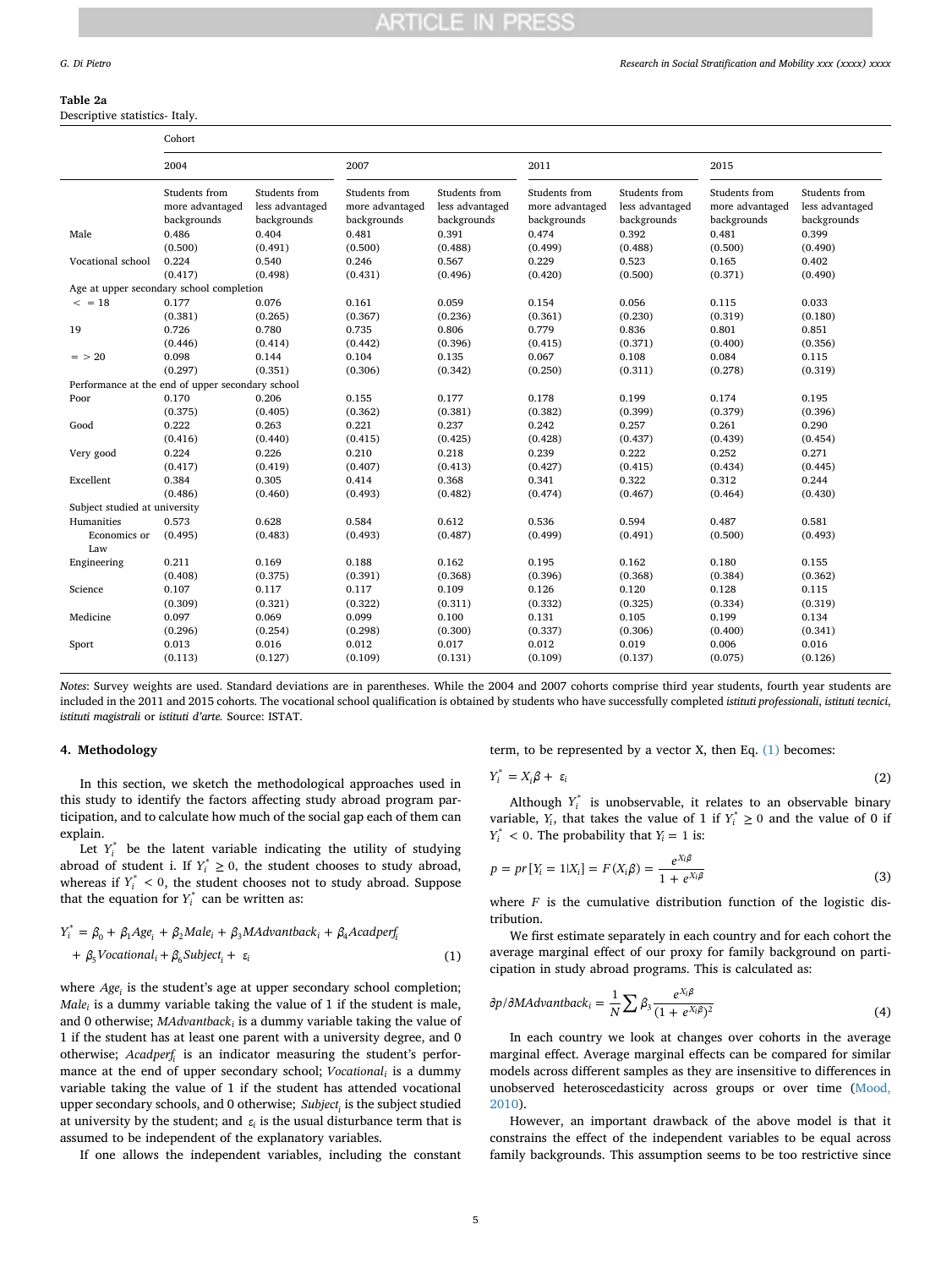### **Table 2b**

Descriptive statistics- Germany.

|                                                      | Cohort           |                  |                  |                  |                  |                  |                  |                  |                  |                  |  |
|------------------------------------------------------|------------------|------------------|------------------|------------------|------------------|------------------|------------------|------------------|------------------|------------------|--|
|                                                      | 2000             |                  | 2003             |                  | 2006             |                  | 2009             |                  | 2012             |                  |  |
|                                                      | Students         | Students         | Students         | Students         | Students         | Students         | Students         | Students         | Students         | Students         |  |
|                                                      | from more        | from less        | from more        | from less        | from more        | from less        | from more        | from less        | from more        | from less        |  |
|                                                      | advantaged       | advantaged       | advantaged       | advantaged       | advantaged       | advantaged       | advantaged       | advantaged       | advantaged       | advantaged       |  |
|                                                      | backgrounds      | backgrounds      | backgrounds      | backgrounds      | backgrounds      | backgrounds      | backgrounds      | backgrounds      | backgrounds      | backgrounds      |  |
| Male                                                 | 0.499            | 0.565            | 0.491            | 0.520            | 0.522            | 0.531            | 0.407            | 0.388            | 0.518            | 0.530            |  |
|                                                      | (0.500)          | (0.496)          | (0.500)          | (0.500)          | (0.500)          | (0.499)          | (0.492)          | (0.488)          | (0.500)          | (0.499)          |  |
| Vocational                                           | 0.050            | 0.185            | 0.075            | 0.189            | 0.106            | 0.237            | 0.077            | 0.143            | 0.144            | 0.257            |  |
| school                                               | (0.204)          | (0.349)          | (0.264)          | (0.392)          | (0.308)          | (0.425)          | (0.266)          | (0.350)          | (0.351)          | (0.438)          |  |
| Age at upper secondary school completion<br>$< = 18$ | 0.100            | 0.052            | 0.099            | 0.063            | 0.089            | 0.047            | 0.094            | 0.067            | 0.114            | 0.061            |  |
| 19                                                   | (0.301)          | (0.223)          | (0.299)          | (0.243)          | (0.285)          | (0.212)          | (0.292)          | (0.251)          | (0.318)          | (0.240)          |  |
|                                                      | 0.321            | 0.237            | 0.335            | 0.233            | 0.354            | 0.253            | 0.337            | 0.279            | 0.266            | 0.231            |  |
| $=$ > 20                                             | (0.467)          | (0.426)          | (0.472)          | (0.423)          | (0.478)          | (0.435)          | (0.473)          | (0.449)          | (0.442)          | (0.422)          |  |
|                                                      | 0.578            | 0.710            | 0.566            | 0.704            | 0.557            | 0.700            | 0.570            | 0.654            | 0.619            | 0.708            |  |
|                                                      | (0.494)          | (0.454)          | (0.496)          | (0.457)          | (0.497)          | (0.458)          | (0.495)          | (0.476)          | (0.486)          | (0.455)          |  |
| Subject studied at university                        |                  |                  |                  |                  |                  |                  |                  |                  |                  |                  |  |
| Humanities,<br>Economics<br>or Law                   | 0.569<br>(0.496) | 0.550<br>(0.498) | 0.525<br>(0.500) | 0.509<br>(0.500) | 0.474<br>(0.500) | 0.473<br>(0.499) | 0.525<br>(0.500) | 0.586<br>(0.493) | 0.479<br>(0.500) | 0.519<br>(0.500) |  |
| Engineering                                          | 0.172            | 0.229            | 0.270            | 0.342            | 0.266            | 0.301            | 0.150            | 0.166            | 0.209            | 0.290            |  |
|                                                      | (0.378)          | (0.421)          | (0.444)          | (0.474)          | (0.442)          | (0.459)          | (0.357)          | (0.372)          | (0.407)          | (0.454)          |  |
| Science                                              | 0.128            | 0.152            | 0.110            | 0.093            | 0.151            | 0.137            | 0.178            | 0.162            | 0.156            | 0.145            |  |
|                                                      | (0.334)          | (0.359)          | (0.312)          | (0.290)          | (0.358)          | (0.344)          | (0.383)          | (0.369)          | (0.363)          | (0.353)          |  |
| Medicine                                             | 0.118            | 0.055            | 0.081            | 0.039            | 0.091            | 0.071            | 0.128            | 0.068            | 0.147            | 0.037            |  |
|                                                      | (0.322)          | (0.229)          | (0.273)          | (0.195)          | (0.288)          | (0.257)          | (0.334)          | (0.252)          | (0.354)          | (0.189)          |  |
| Sport                                                | 0.014            | 0.013            | 0.014            | 0.017            | 0.017            | 0.019            | 0.018            | 0.018            | 0.009            | 0.008            |  |
|                                                      | (0.117)          | (0.115)          | (0.119)          | (0.129)          | (0.129)          | (0.136)          | (0.135)          | (0.131)          | (0.094)          | (0.089)          |  |

*Notes*: Survey weights are used. Standard deviations are in parentheses. While the 2000, 2003 and 2006 cohorts comprise third year students, fourth year students are included in the 2009 and 2012 cohorts. The vocational school qualification is achieved by students who have a *Fachhochschulreife* (a qualification to enter a university of applied sciences) or those who have a *Fachgebundene Hochschulreife* (a qualification to enter a university of applied sciences or a specialist university). Source: DZHW.

each covariate may influence participation in study abroad programs in a different way depending on the student's family backgrounds.<sup>[11](#page-5-0)</sup> In order to relax this assumption, we decompose the social gap in access to study abroad programs using the method proposed by [Fairlie \(2005\)](#page-15-44). Writing the logistic equation for participation in study abroad programs as  $Y = F(X\hat{\beta})$ , the decomposition of the difference in participation in study abroad programs between students from more and less advantaged backgrounds is given by:

$$
\bar{Y}^{MA} - \bar{Y}^{LA} = \left[ \sum_{i=1}^{N^{MA}} \frac{F(X_i^{MA}\hat{\beta}^{MA})}{N^{MA}} - \sum_{i=1}^{N^{LA}} \frac{F(X_i^{LA}\hat{\beta}^{MA})}{N^{LA}} \right] + \left[ \sum_{i=1}^{N^{LA}} \frac{F(X_i^{LA}\hat{\beta}^{MA})}{N^{LA}} - \sum_{i=1}^{N^{MA}} \frac{F(X_i^{LA}\hat{\beta}^{LA})}{N^{LA}} \right] \tag{5}
$$

where  $\bar{Y}^{MA}$  and  $\bar{Y}^{LA}$  represent the average probability of studying abroad among students from more advantaged backgrounds (MA) and those from less advantaged backgrounds (LA);  $N^{MA}$  and  $N^{LA}$  denote the sample size for each group;  $\hat{\beta}^{MA}$  and  $\hat{\beta}^{LA}$  represent the estimated coefficients from the logit regression for each group; and  $X_i^{MA}$  and  $X_i^{LA}$ represent observed characteristics in each group. The first component is the part of the social gap in access to study abroad programs that can be attributed to group differences in the distribution of characteristics of the explanatory variables. The second component shows the part of the gap that is due to differences in the estimated coefficients, but it also captures differences in unobservables. A common issue that arises in calculating the decomposition is that results vary depending on the choice of coefficients for the first component of the decomposition

([Oaxaca, 1973](#page-15-45)). In the above decomposition we use  $\hat{\beta}^{MA}$  in the first component. In an attempt to address this issue, termed "index number problem", [Neumark \(1988\)](#page-15-46) and [Oaxaca and Ransom \(1994\)](#page-15-47) propose to weight the first component of the decomposition employing coefficient estimates from a pooled sample of both groups. Following this approach, the explained part of the social gap in access to study abroad programs can be written as:

$$
\sum_{i=1}^{N^{MA}} \frac{F(X_i^{MA}\hat{\beta}^*)}{N^{MA}} - \sum_{i=1}^{N^{LA}} \frac{F(X_i^{LA}\hat{\beta}^*)}{N^{LA}} \right]
$$
(6)

where  $\hat{\beta}^*$  represent coefficient estimates from a pooled logistic regression of students from more and less advantaged backgrounds. It is important to observe that our proxy for family background is not used as a covariate in the pooled regression.

In order to identify the separate contribution of an independent variable (or a set of covariates), the following procedure is used. Consider a simple model in which participation in study abroad programs is determined by two covariates  $X_1$  and  $X_2$ , and  $N^{MA} = N^{LA}$ , the contribution in the distribution of  $X_1$  to the social gap in access to study abroad programs can be expressed as:

<span id="page-5-1"></span>
$$
\frac{1}{N^{MA}}\sum_{i=1}^{N^{MA}} F(X_{1i}^{MA}\hat{\beta}_{1}^{*} + X_{2i}^{MA}\hat{\beta}_{2}^{*}) - F(X_{1i}^{LA}\hat{\beta}_{1}^{*} + X_{2i}^{MA}\hat{\beta}_{2}^{*})
$$
\n(7)

<span id="page-5-2"></span>Similarly, the contribution of  $X_2$  is equal to:

$$
\frac{1}{N^{MA}} \sum_{i=1}^{N^{MA}} F(X_{1i}^{LA} \hat{\beta}_1^* + X_{2i}^{MA} \hat{\beta}_2^*) - F(X_{1i}^{LA} \hat{\beta}_1^* + X_{2i}^{LA} \hat{\beta}_2^*)
$$
(8)

Basically, the contribution of each independent variable to the gap is equal to the change in the average predicted probability resulting from sequentially replacing MA characteristics with LA characteristics

*MA*

<span id="page-5-0"></span> $^{11}$  For instance, having attended vocational upper secondary schools is likely to present less of a barrier to studying abroad for students from more advantaged backgrounds relative to those from less advantaged backgrounds.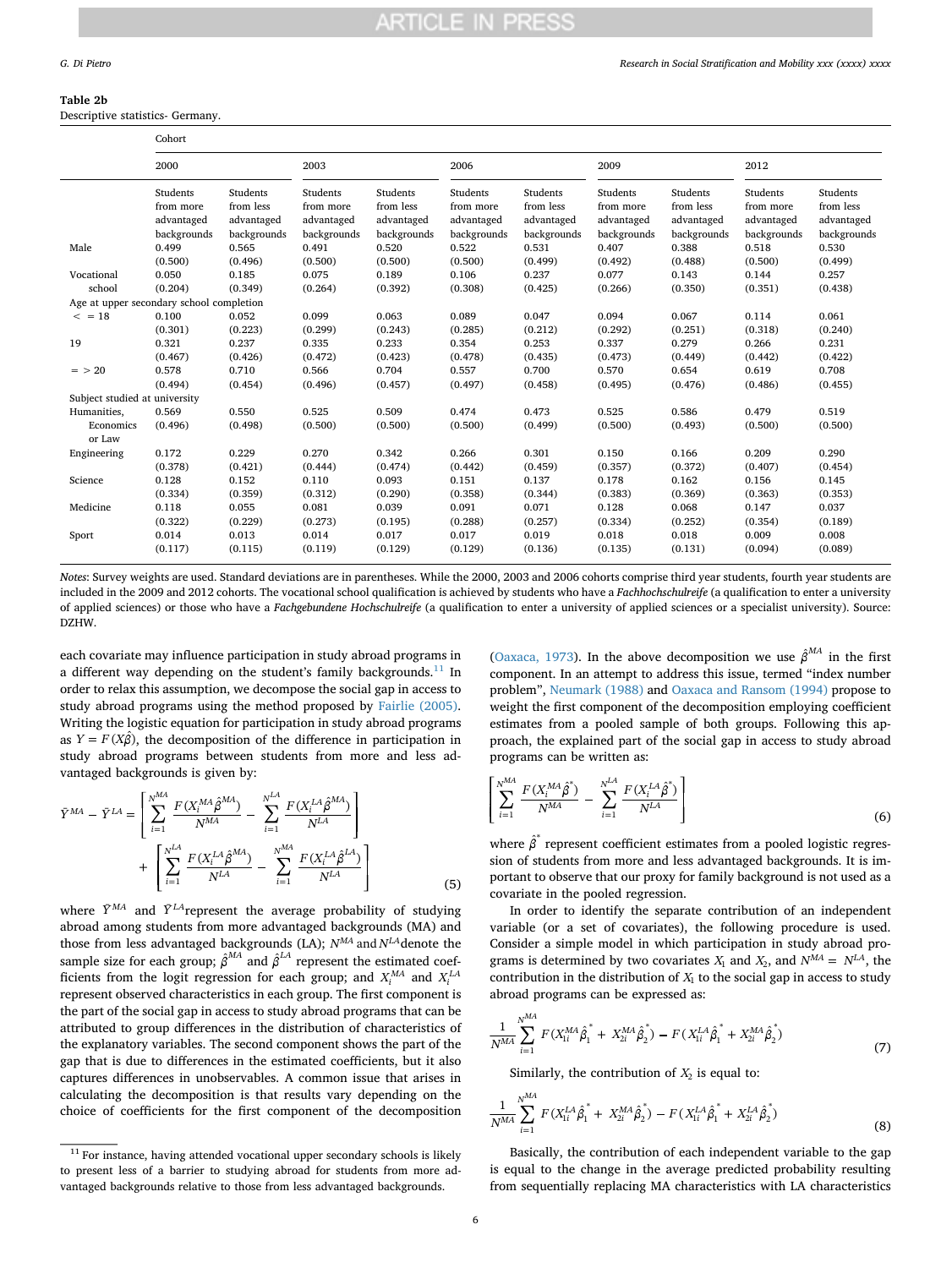### <span id="page-6-3"></span>**Table 2c**

Descriptive statistics- France.

|                                                  | Cohort                                             |                                                    |                                                    |                                                    |                                                    |                                                    |                                                    |                                                    |                                                    |                                                    |
|--------------------------------------------------|----------------------------------------------------|----------------------------------------------------|----------------------------------------------------|----------------------------------------------------|----------------------------------------------------|----------------------------------------------------|----------------------------------------------------|----------------------------------------------------|----------------------------------------------------|----------------------------------------------------|
|                                                  | 2000                                               |                                                    | 2003                                               |                                                    | 2006                                               |                                                    | 2010                                               |                                                    | 2013                                               |                                                    |
|                                                  | Students<br>from more<br>advantaged<br>backgrounds | Students<br>from less<br>advantaged<br>backgrounds | Students<br>from more<br>advantaged<br>backgrounds | Students<br>from less<br>advantaged<br>backgrounds | Students<br>from more<br>advantaged<br>backgrounds | Students<br>from less<br>advantaged<br>backgrounds | Students<br>from more<br>advantaged<br>backgrounds | Students<br>from less<br>advantaged<br>backgrounds | Students<br>from more<br>advantaged<br>backgrounds | Students<br>from less<br>advantaged<br>backgrounds |
| Male                                             | 0.458<br>(0.498)                                   | 0.450<br>(0.498)                                   | 0.471<br>(0.499)                                   | 0.452<br>(0.498)                                   | 0.450<br>(0.498)                                   | 0.439<br>(0.496)                                   | 0.373<br>(0.484)                                   | 0.350<br>(0.477)                                   | 0.370<br>(0.483)                                   | 0.423<br>(0.494)                                   |
| Vocational<br>school                             | 0.118<br>(0.323)                                   | 0.188<br>(0.390)                                   | 0.206<br>(0.404)                                   | 0.242<br>(0.428)                                   | 0.243<br>(0.429)                                   | 0.279<br>(0.449)                                   | 0.079<br>(0.271)                                   | 0.166<br>(0.372)                                   | 0.223<br>(0.416)                                   | 0.298<br>(0.457)                                   |
| Age at upper secondary school completion         |                                                    |                                                    |                                                    |                                                    |                                                    |                                                    |                                                    |                                                    |                                                    |                                                    |
| $< = 18$                                         | 0.667                                              | 0.569                                              | 0.646                                              | 0.575                                              | 0.706                                              | 0.598                                              | 0.789                                              | 0.703                                              | 0.745                                              | 0.649                                              |
|                                                  | (0.471)                                            | (0.495)                                            | (0.478)                                            | (0.494)                                            | (0.456)                                            | (0.490)                                            | (0.408)                                            | (0.457)                                            | (0.436)                                            | (0.477)                                            |
| 19                                               | 0.214                                              | 0.252                                              | 0.219                                              | 0.254                                              | 0.196                                              | 0.223                                              | 0.144                                              | 0.192                                              | 0.170                                              | 0.201                                              |
|                                                  | (0.410)                                            | (0.434)                                            | (0.414)                                            | (0.435)                                            | (0.397)                                            | (0.416)                                            | (0.351)                                            | (0.394)                                            | (0.376)                                            | (0.401)                                            |
| $=$ > 20                                         | 0.119                                              | 0.179                                              | 0.134                                              | 0.171                                              | 0.098                                              | 0.180                                              | 0.065                                              | 0.104                                              | 0.085                                              | 0.150                                              |
|                                                  | (0.324)                                            | (0.384)                                            | (0.341)                                            | (0.376)                                            | (0.298)                                            | (0.384)                                            | (0.246)                                            | (0.305)                                            | (0.279)                                            | (0.357)                                            |
| Performance at the end of upper secondary school |                                                    |                                                    |                                                    |                                                    |                                                    |                                                    |                                                    |                                                    |                                                    |                                                    |
| Poor                                             | 0.537                                              | 0.673                                              | 0.471                                              | 0.610                                              | 0.435                                              | 0.579                                              | 0.376                                              | 0.508                                              | 0.281                                              | 0.426                                              |
|                                                  | (0.499)                                            | (0.469)                                            | (0.499)                                            | (0.488)                                            | (0.496)                                            | (0.494)                                            | (0.485)                                            | (0.500)                                            | (0.450)                                            | (0.495)                                            |
| Good                                             | 0.294                                              | 0.237                                              | 0.324                                              | 0.267                                              | 0.280                                              | 0.287                                              | 0.319                                              | 0.322                                              | 0.266                                              | 0.316                                              |
|                                                  | (0.456)                                            | (0.425)                                            | (0.468)                                            | (0.442)                                            | (0.449)                                            | (0.452)                                            | (0.466)                                            | (0.467)                                            | (0.442)                                            | (0.465)                                            |
| Very good                                        | 0.134                                              | 0.076                                              | 0.140                                              | 0.102                                              | 0.179                                              | 0.107                                              | 0.217                                              | 0.135                                              | 0.292                                              | 0.171                                              |
|                                                  | (0.341)                                            | (0.265)                                            | (0.348)                                            | (0.303)                                            | (0.384)                                            | (0.310)                                            | (0.412)                                            | (0.342)                                            | (0.455)                                            | (0.377)                                            |
| Excellent                                        | 0.035                                              | 0.015                                              | 0.065                                              | 0.021                                              | 0.106                                              | 0.026                                              | 0.088                                              | 0.036                                              | 0.161                                              | 0.087                                              |
|                                                  | (0.184)                                            | (0.122)                                            | (0.246)                                            | (0.143)                                            | (0.308)                                            | (0.161)                                            | (0.283)                                            | (0.186)                                            | (0.368)                                            | (0.281)                                            |
| Subject studied at university                    |                                                    |                                                    |                                                    |                                                    |                                                    |                                                    |                                                    |                                                    |                                                    |                                                    |
| Humanities,                                      | 0.588                                              | 0.605                                              | 0.599                                              | 0.602                                              | 0.593                                              | 0.579                                              | 0.612                                              | 0.688                                              | 0.716                                              | 0.707                                              |
| Economics<br>or Law                              | (0.492)                                            | (0.489)                                            | (0.490)                                            | (0.490)                                            | (0.491)                                            | (0.494)                                            | (0.487)                                            | (0.463)                                            | (0.451)                                            | (0.455)                                            |
| Engineering                                      | 0.193                                              | 0.202                                              | 0.178                                              | 0.207                                              | 0.174                                              | 0.174                                              | 0.065                                              | 0.092                                              | 0.074                                              | 0.103                                              |
|                                                  | (0.394)                                            | (0.402)                                            | (0.383)                                            | (0.405)                                            | (0.379)                                            | (0.379)                                            | (0.246)                                            | (0.289)                                            | (0.262)                                            | (0.304)                                            |
| Science                                          | 0.093                                              | 0.118                                              | 0.102                                              | 0.118                                              | 0.071                                              | 0.145                                              | 0.143                                              | 0.145                                              | 0.064                                              | 0.089                                              |
|                                                  | (0.290)                                            | (0.323)                                            | (0.303)                                            | (0.322)                                            | (0.256)                                            | (0.352)                                            | (0.350)                                            | (0.353)                                            | (0.245)                                            | (0.284)                                            |
| Medicine                                         | 0.097                                              | 0.030                                              | 0.091                                              | 0.036                                              | 0.126                                              | 0.062                                              | 0.180                                              | 0.075                                              | 0.146                                              | 0.096                                              |
|                                                  | (0.297)                                            | (0.172)                                            | (0.287)                                            | (0.186)                                            | (0.332)                                            | (0.241)                                            | (0.384)                                            | (0.263)                                            | (0.353)                                            | (0.295)                                            |
| Sport                                            | 0.030                                              | 0.045                                              | 0.035                                              | 0.038                                              | 0.037                                              | 0.042                                              | 0.016                                              | 0.021                                              | 0.000                                              | 0.005                                              |
|                                                  | (0.170)                                            | (0.207)                                            | (0.184)                                            | (0.191)                                            | (0.189)                                            | (0.200)                                            | (0.125)                                            | (0.144)                                            | (0.000)                                            | (0.072)                                            |
|                                                  |                                                    |                                                    |                                                    |                                                    |                                                    |                                                    |                                                    |                                                    |                                                    |                                                    |

*Notes*: Survey weights are used. Standard deviations are in parentheses. While the 2000, 2003 and 2006 cohorts comprise third year students, fourth year students are included in the 2010 and 2013 cohorts. The vocational school qualification is obtained by students who have successfully completed *lycée professionnel* or *lycée technologique*. Source: OVE.

one variable or set of variables at the time. The computation of Eqs. [\(7\)](#page-5-1) and [\(8\)](#page-5-2) requires a one-to-one matching of cases between the two groups and, as they typically differ in size, a random subsample is drawn from the larger group of observations. The logistic regression assigns a predicted probability to each student in the smaller group and in the subsample drawn from the larger group. These probabilities are then ranked and matched in order, so that students with the highest predicted probability from the two groups are matched, and values from matched cases are used to assess compositional change. Given that the results depend on the randomly selected subsample of the larger group, this procedure is repeated multiple times (here, 1000), and the mean value across all repetitions is presented.

### <span id="page-6-0"></span>**5. Results**

### *5.1. Regression results*

[Tables 3a–3c](#page-7-0) show logistic regression results of the factors influencing participation in study abroad programs. The estimates, which are reported separately by cohort and country, are presented as average marginal effects. While uneven columns report estimates for the most parsimonious specification where only our proxy for family background is included, results for the full specification are depicted in even columns. Crude, unadjusted estimates of the effect of family background on participation in study abroad programs show time trends consistent with those depicted in [Table 1,](#page-3-3) thereby supporting hypothesis H1.

In order to determine whether in each country changes in the association between socioeconomic background and participation in study abroad programs are statistically significant across cohorts, we pool data and estimate unconditional models including cohort dummies (reference is the first cohort) and interactions between these and our proxy for family background. Such regressions are estimated using a linear probability model since, as shown by [Ai and Norton \(2003\),](#page-15-48) the interpretation of the marginal effect of an interaction term in nonlinear models can be problematic and in some cases it can lead to a misleading conclusion. These estimates, which are reported in [Table 4,](#page-9-0) show that while in Italy changes in the social gap in study abroad program participation do not display any statistically significant variation across  $\text{cohorts},$ <sup>[12](#page-6-1)</sup> in Germany a statistically significant increase in inequality is observed from the 2006 cohort. In France, the difference in the probability of studying abroad between students from more and less advantaged backgrounds turns out to be statistically higher in the 2010 and 2013 cohorts relative to the 2000 cohort.

Additionally, even columns of [Tables 3a–3c](#page-7-0) show that, even in the fully specified model, in none of our countries $^{13}$  $^{13}$  $^{13}$  there is evidence of a

<span id="page-6-1"></span> $12$  However, an analysis based on more disaggregated social class categories shows that in Italy the social gap between students with at least one parent with a university degree and those with both their parents with lower secondary education or less increased over time (results are available from the author upon request).

<span id="page-6-2"></span><sup>&</sup>lt;sup>13</sup> One may note that, for Italy, our estimates of the average marginal effect of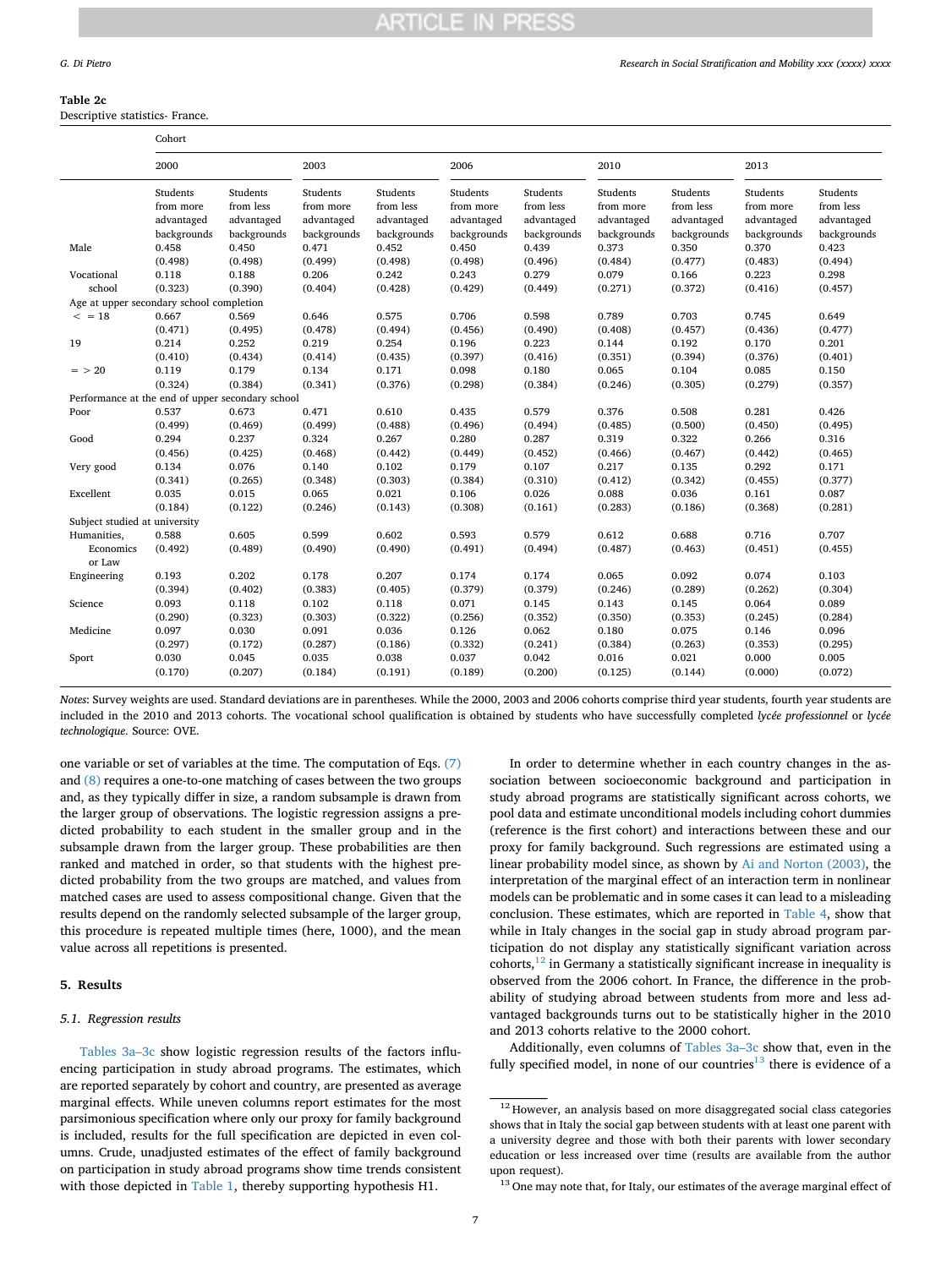### <span id="page-7-0"></span>**Table 3a**

Logistic regression for study abroad program participation- Italy.

|                                                                              | Cohort                       |                                  |                              |                              |                              |                              |                              |                                  |
|------------------------------------------------------------------------------|------------------------------|----------------------------------|------------------------------|------------------------------|------------------------------|------------------------------|------------------------------|----------------------------------|
|                                                                              | 2004                         |                                  | 2007                         |                              | 2011                         |                              | 2015                         |                                  |
| More advantaged family background                                            | (1)<br>$0.022***$<br>(0.006) | (2)<br>$0.017***$<br>(0.006)     | (3)<br>$0.026***$<br>(0.005) | (4)<br>$0.020***$<br>(0.005) | (5)<br>$0.026***$<br>(0.007) | (6)<br>$0.023***$<br>(0.007) | (7)<br>$0.028***$<br>(0.008) | (8)<br>$0.024***$<br>(0.008)     |
| Male                                                                         |                              | $-0.002$<br>(0.006)              |                              | 0.007<br>(0.006)             |                              | $-0.017**$<br>(0.007)        |                              | 0.009<br>(0.008)                 |
| Vocational school                                                            |                              | $-0.024***$<br>(0.006)           |                              | $-0.018***$<br>(0.005)       |                              | $-0.031***$<br>(0.007)       |                              | $-0.034***$<br>(0.007)           |
| Age at upper secondary school completion (Reference is $=$ > 20)<br>$< = 18$ |                              | $-0.020*$<br>(0.011)             |                              | 0.017<br>(0.012)             |                              | $-0.018$<br>(0.015)          |                              | $-0.004$<br>(0.015)              |
| 19                                                                           |                              | $-0.011$<br>(0.007)              |                              | $0.015*$<br>(0.009)          |                              | $-0.003$<br>(0.010)          |                              | $-0.012$<br>(0.019)              |
| Performance at the end of upper secondary school (Reference is Poor)         |                              |                                  |                              |                              |                              |                              |                              |                                  |
| Good                                                                         |                              | 0.015                            |                              | 0.002                        |                              | 0.005                        |                              | $0.028**$                        |
| Very good                                                                    |                              | (0.010)<br>$0.029***$<br>(0.010) |                              | (0.010)<br>0.014<br>(0.010)  |                              | (0.010)<br>0.010<br>(0.010)  |                              | (0.013)<br>$0.051***$<br>(0.013) |
| Excellent                                                                    |                              | $0.038***$<br>(0.009)            |                              | $0.030***$<br>(0.009)        |                              | $0.022**$<br>(0.009)         |                              | $0.073***$<br>(0.013)            |
| Subject studied at university (Reference is Humanities, Economics or Law)    |                              |                                  |                              |                              |                              |                              |                              |                                  |
| Engineering                                                                  |                              | $-0.048***$<br>(0.011)           |                              | $-0.063***$<br>(0.010)       |                              | $-0.042***$<br>(0.011)       |                              | $-0.031***$<br>(0.010)           |
| Science                                                                      |                              | $-0.055***$<br>(0.015)           |                              | $-0.044***$<br>(0.011)       |                              | $-0.048***$<br>(0.013)       |                              | $-0.094***$<br>(0.015)           |
| Medicine                                                                     |                              | $-0.065***$<br>(0.016)           |                              | $-0.045***$<br>(0.011)       |                              | $-0.058***$<br>(0.012)       |                              | $-0.114***$<br>(0.018)           |
| Sport                                                                        |                              | $-0.034$<br>(0.022)              |                              | $-0.074**$<br>(0.030)        |                              | $-0.098***$<br>(0.037)       |                              | $-0.038$<br>(0.030)              |
| N                                                                            | 8,360                        | 8,360                            | 12,574                       | 12,574                       | 11,803                       | 11,803                       | 10,706                       | 10,706                           |

*Notes*: Survey weights are used. Standard errors are in parentheses. While the 2004 and 2007 cohorts comprise third year students, fourth year students are included in the 2011 and 2015 cohorts. Coefficients are presented as average marginal effects so constant term is not shown. The vocational school qualification is obtained by students who have successfully completed *istituti professionali*, *istituti tecnici*, *istituti magistrali* or *istituti d'arte*. Source: ISTAT. \*\*\* denotes statistical significance at 1%, \*\* denotes statistical significance at 5%, \* denotes statistical significance at 10%.

### <span id="page-7-1"></span>**Table 3b** Logistic regression for study abroad program participation- Germany.

|                                                                           | Cohort                     |                            |                         |                         |                              |                              |                              |                              |                             |                               |
|---------------------------------------------------------------------------|----------------------------|----------------------------|-------------------------|-------------------------|------------------------------|------------------------------|------------------------------|------------------------------|-----------------------------|-------------------------------|
|                                                                           | 2000                       |                            | 2003                    |                         | 2006                         |                              | 2009                         |                              | 2012                        |                               |
| More advantaged family background                                         | (1)<br>$-0.004$<br>(0.011) | (2)<br>$-0.005$<br>(0.010) | (3)<br>0.008<br>(0.007) | (4)<br>0.005<br>(0.008) | (5)<br>$0.026***$<br>(0.008) | (6)<br>$0.023***$<br>(0.008) | (7)<br>$0.049***$<br>(0.017) | (8)<br>$0.053***$<br>(0.016) | (9)<br>$0.051**$<br>(0.021) | (10)<br>$0.055***$<br>(0.021) |
| Male                                                                      |                            | 0.009<br>(0.011)           |                         | 0.001<br>(0.008)        |                              | $-0.008$<br>(0.009)          |                              | $-0.010$<br>(0.018)          |                             | 0.008<br>(0.022)              |
| Vocational school                                                         |                            | $-0.019$<br>(0.019)        |                         | $-0.015$<br>(0.014)     |                              | $-0.016$<br>(0.015)          |                              | $-0.066**$<br>(0.032)        |                             | $-0.030$<br>(0.032)           |
| Age at upper secondary school completion (Reference is $=$ > 20)          |                            |                            |                         |                         |                              |                              |                              |                              |                             |                               |
| $< = 18$                                                                  |                            | $-0.014$                   |                         | $-0.014$                |                              | $-0.008$                     |                              | $-0.069**$                   |                             | $-0.019$                      |
|                                                                           |                            | (0.019)                    |                         | (0.014)                 |                              | (0.016)                      |                              | (0.035)                      |                             | (0.041)                       |
| 19                                                                        |                            | $-0.007$                   |                         | $0.015**$               |                              | $0.014*$                     |                              | $-0.008$                     |                             | 0.004                         |
|                                                                           |                            | (0.011)                    |                         | (0.008)                 |                              | (0.009)                      |                              | (0.018)                      |                             | (0.023)                       |
| Subject studied at university (Reference is Humanities, Economics or Law) |                            |                            |                         |                         |                              |                              |                              |                              |                             |                               |
| Engineering                                                               |                            | $-0.053***$                |                         | $-0.027**$              |                              | $-0.024**$                   |                              | $-0.182***$                  |                             | $-0.144***$                   |
|                                                                           |                            | (0.019)                    |                         | (0.011)                 |                              | (0.011)                      |                              | (0.036)                      |                             | (0.035)                       |
| Science                                                                   |                            | $-0.063**$                 |                         | $-0.014$                |                              | $-0.053***$                  |                              | $-0.080***$                  |                             | $-0.126***$                   |
|                                                                           |                            | (0.025)                    |                         | (0.013)                 |                              | (0.017)                      |                              | (0.024)                      |                             | (0.036)                       |
| Medicine                                                                  |                            | $-0.081**$                 |                         | $-0.050**$              |                              | $-0.060***$                  |                              | $-0.142***$                  |                             | $-0.152***$                   |
|                                                                           |                            | (0.033)                    |                         | (0.021)                 |                              | (0.023)                      |                              | (0.037)                      |                             | (0.042)                       |
| Sport                                                                     |                            | $-0.032$                   |                         |                         |                              | $-0.034$                     |                              | $-0.155**$                   |                             |                               |
|                                                                           |                            | (0.041)                    |                         |                         |                              | (0.011)                      |                              | (0.066)                      |                             |                               |
| N                                                                         | 2,064                      | 2,064                      | 3,007                   | 2,969                   | 2,589                        | 2,589                        | 2,012                        | 2,012                        | 1,188                       | 1,177                         |

*Notes*: Survey weights are used. Standard errors are in parentheses. While the 2000, 2003 and 2006 cohorts comprise third year students, fourth year students are included in the 2009 and 2012 cohorts. Coefficients are presented as average marginal effects so constant term is not shown. The vocational school qualification is achieved by students who have a *Fachhochschulreife* (a qualification to enter a university of applied sciences) or those who have a *Fachgebundene Hochschulreife* (a qualification to enter a university of applied sciences or a specialist university). Sport has been omitted in the specification whose estimates are reported in Columns (4) and (10) since this variable perfectly predicts lack of study abroad program participation. Source: DZHW. \*\*\* denotes statistical significance at 1%, \*\* denotes statistical significance at 5%, \* denotes statistical significance at 10%.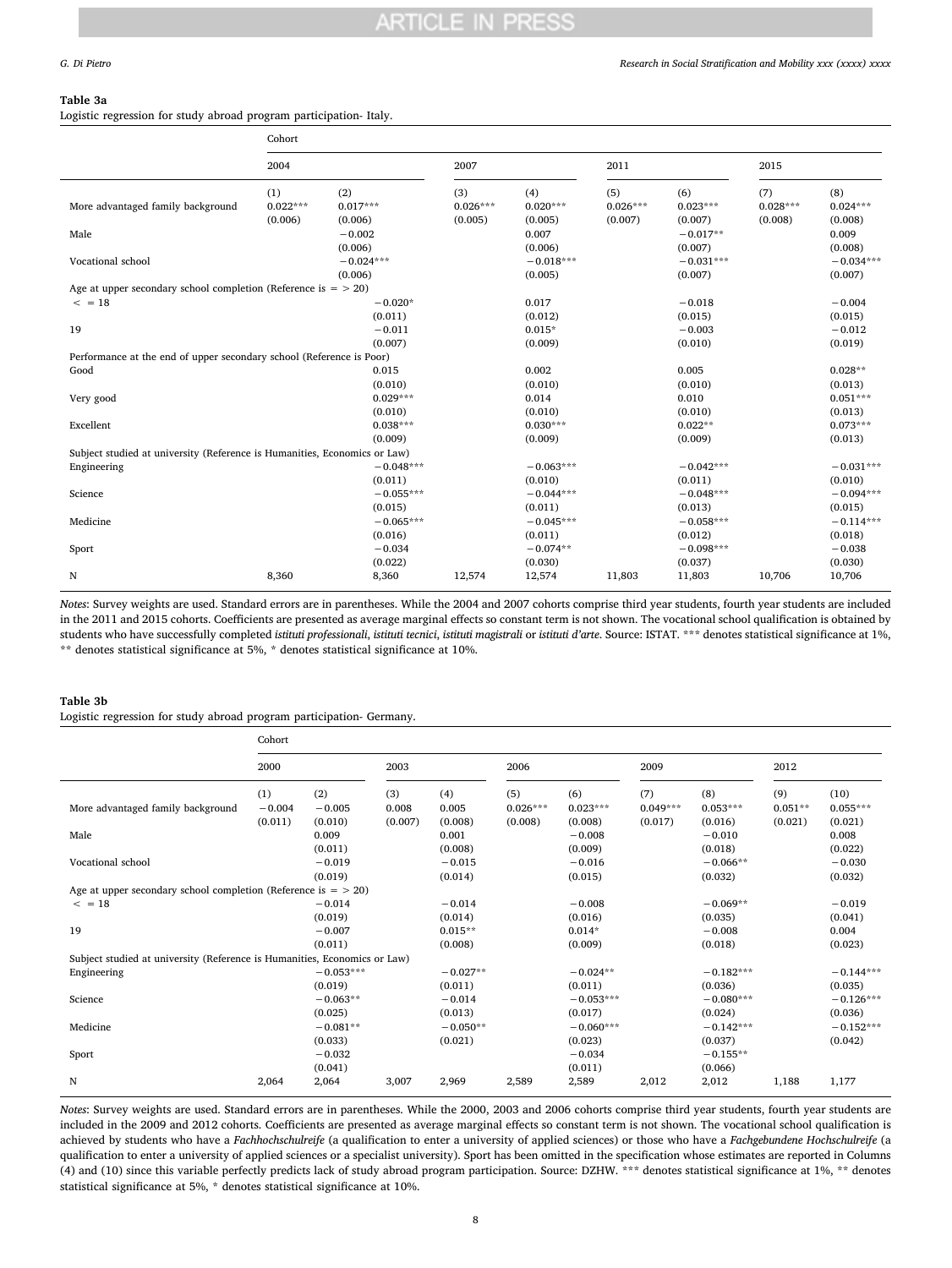### <span id="page-8-3"></span>**Table 3c**

Logistic regression for study abroad program participation- France.

|                                                                           | Cohort                      |                             |                             |                             |                              |                             |                              |                              |                              |                               |
|---------------------------------------------------------------------------|-----------------------------|-----------------------------|-----------------------------|-----------------------------|------------------------------|-----------------------------|------------------------------|------------------------------|------------------------------|-------------------------------|
|                                                                           | 2000                        |                             | 2003                        |                             | 2006                         |                             | 2010                         |                              | 2013                         |                               |
| More advantaged family background                                         | (1)<br>$0.021**$<br>(0.008) | (2)<br>$0.016**$<br>(0.008) | (3)<br>$0.023**$<br>(0.010) | (4)<br>$0.020**$<br>(0.010) | (5)<br>$0.026***$<br>(0.010) | (6)<br>$0.019**$<br>(0.010) | (7)<br>$0.062***$<br>(0.013) | (8)<br>$0.053***$<br>(0.013) | (9)<br>$0.070***$<br>(0.015) | (10)<br>$0.048***$<br>(0.015) |
| Male                                                                      |                             | 0.013<br>(0.009)            |                             | $-0.013$<br>(0.010)         |                              | $-0.024**$<br>(0.010)       |                              | $0.035**$<br>(0.014)         |                              | $-0.018$<br>(0.016)           |
| Vocational school                                                         |                             | $0.030***$<br>(0.012)       |                             | $0.046***$<br>(0.013)       |                              | 0.010<br>(0.010)            |                              | $-0.054*$<br>(0.028)         |                              | $-0.041*$<br>(0.023)          |
| Age at upper secondary school completion (Reference is $=$ > 20)          |                             |                             |                             |                             |                              |                             |                              |                              |                              |                               |
| $< = 18$                                                                  |                             | 0.018<br>(0.015)            |                             | 0.000<br>(0.015)            |                              | $-0.007$<br>(0.017)         |                              | $0.086**$<br>(0.037)         |                              | 0.016<br>(0.036)              |
| 19                                                                        |                             | 0.015<br>(0.016)            |                             | 0.004<br>(0.016)            |                              | $-0.007$<br>(0.018)         |                              | 0.051<br>(0.040)             |                              | 0.010<br>(0.034)              |
| Performance at the end of upper secondary school (Reference is Poor)      |                             |                             |                             |                             |                              |                             |                              |                              |                              |                               |
| Good                                                                      |                             | $0.028***$                  |                             | $0.020*$                    |                              | $0.027**$                   |                              | $0.028*$                     |                              | $0.040**$                     |
|                                                                           |                             | (0.009)                     |                             | (0.012)                     |                              | (0.010)                     |                              | (0.015)                      |                              | (0.017)                       |
| Very good                                                                 |                             | $0.040***$                  |                             | $0.028*$                    |                              | 0.006                       |                              | $0.098***$                   |                              | $0.088***$                    |
|                                                                           |                             | (0.012)                     |                             | (0.015)                     |                              | (0.012)                     |                              | (0.017)                      |                              | (0.020)                       |
| Excellent                                                                 |                             | $0.062***$                  |                             | $0.066***$                  |                              | $0.077***$                  |                              | $0.081***$                   |                              | $0.142***$                    |
|                                                                           |                             | (0.015)                     |                             | (0.018)                     |                              | (0.017)                     |                              | (0.028)                      |                              | (0.025)                       |
| Subject studied at university (Reference is Humanities, Economics or Law) |                             |                             |                             |                             |                              |                             |                              |                              |                              |                               |
| Engineering                                                               |                             | $-0.057***$                 |                             | $-0.002$                    |                              | $-0.001$                    |                              | $-0.077***$                  |                              | $-0.053*$                     |
|                                                                           |                             | (0.014)<br>$-0.041***$      |                             | (0.014)                     |                              | (0.014)                     |                              | (0.028)                      |                              | (0.031)                       |
| Science                                                                   |                             | (0.016)                     |                             | $-0.032*$<br>(0.017)        |                              | 0.018<br>(0.013)            |                              | $-0.109***$<br>(0.021)       |                              | $-0.090***$<br>(0.030)        |
| Medicine                                                                  |                             | $-0.042*$<br>(0.023)        |                             | $-0.050$<br>(0.036)         |                              | $-0.071**$<br>(0.031)       |                              | $-0.168***$<br>(0.029)       |                              | $-0.170***$<br>(0.027)        |
| Sport                                                                     |                             | $-0.043*$<br>(0.026)        |                             | $-0.027$<br>(0.036)         |                              | $-0.087*$<br>(0.048)        |                              | 0.008<br>(0.062)             |                              |                               |
| N                                                                         | 3,855                       | 3,855                       | 3,491                       | 3,491                       | 4,166                        | 4,166                       | 3,613                        | 3,613                        | 3,351                        | 3,340                         |

*Notes*: Survey weights are used. Standard errors are in parentheses. While the 2000, 2003 and 2006 cohorts comprise third year students, fourth year students are included in the 2010 and 2013 cohorts. Coefficients are presented as average marginal effects so constant term is not shown. The vocational school qualification is obtained by students who have successfully completed *lycée professionnel* or *lycée technologique*. Sport has been omitted in the specification whose estimates are reported in Column (10) since this variable perfectly predicts lack of study abroad program participation. Source: OVE. \*\*\* denotes statistical significance at 1%, \*\* denotes statistical significance at 5%, \* denotes statistical significance at 10%.

trend towards a reduction in social inequality.<sup>[14](#page-8-0)</sup> However, in line with expectations, adjusted estimates are generally lower than the crude ones.[15](#page-8-1) This means that the independent variables of our model explain some portions of the social gap in study abroad program participation.

Students studying Humanities, Economics or Law are generally found to have a higher probability of studying abroad than those studying other subjects. Interestingly, the former group of students are found to be systematically more likely to study abroad than medical students. As noted earlier, this is consistent with previous research indicating that students studying different subjects experience a different level of exposure to study abroad programs. It is also possible that

### (*footnote continued)*

students believe that the benefits of studying abroad in terms of future employability are higher in certain subjects relative to others. For instance, economics/business students may be particularly eager to study abroad as many of them would like to pursue an internationally oriented career, and they may perceive an international educational experience to be important for their future success [\(Petzold & Peter,](#page-15-49) [2015\)](#page-15-49).

In Italy there is a consistently positive association between performing excellently in upper secondary school and participation in study abroad programs. It is also interesting to observe that the mag-nitude of this relationship is largest in the latest cohort.<sup>[16](#page-8-2)</sup> This may suggest that, given the growing number of students willing to study abroad, academic merit-based criteria have recently become more important in the selection of the best applicants. On the other hand, in none of the countries considered here age and gender appear to be systematically related to study abroad program participation.

In Italy, students who attended vocational upper secondary schools are consistently significantly less likely to study abroad. In Germany, the coefficient associated with vocational education has always a negative sign, but is statistically significant at conventional levels only in the 2009 cohort. In France, the association between vocational upper

family background are practically unchanged when controlling for a dummy variable capturing whether a student is from one of the regions bordering a foreign country (i.e. Liguria, Lombardia, Piemonte, Valle d'Aosta, Veneto, Friuli Venezia Giulia and Trentino Alto Adige). The rationale for including this variable is that, since these students are more likely to speak fluently a second language, they may be more willing to participate in study abroad programs (estimates are available from the author upon request).

<span id="page-8-0"></span><sup>&</sup>lt;sup>14</sup> This finding is also confirmed when explanatory variables are added to the basic pooled models whose results are reported in [Table 4](#page-9-0). All the coefficients on the interactions that are statistically significant in [Table 4](#page-9-0) remain unchanged in terms of statistical significance in the fully specified pooled models (estimates are available from the author upon request).

<span id="page-8-1"></span><sup>&</sup>lt;sup>15</sup> Exceptions are the 2009 and 2012 cohorts in Germany. However, for comparability purposes, one should note that, when performance at the end of upper secondary school is excluded from the independent variables for Italy and France, adjusted estimates on our measure of family background turn out to be higher than the crude ones also in the 2003, 2006 and 2010 French cohorts (see Appendix [1](#page-0-4)).

<span id="page-8-2"></span><sup>&</sup>lt;sup>16</sup> We tested for statistical significance of coefficient changes across cohorts by running a fully specified pooled model where cohort dummies (reference is the 2004 cohort) as well as interactions between these and our indicators for performance at the end of upper secondary school are included. A linear probability model is used. The coefficient associated with the interaction between the 2015 cohort dummy and excellent performance at the end of upper secondary school turns out to be statistically significant at the 5 percent level (estimates are available from the author upon request).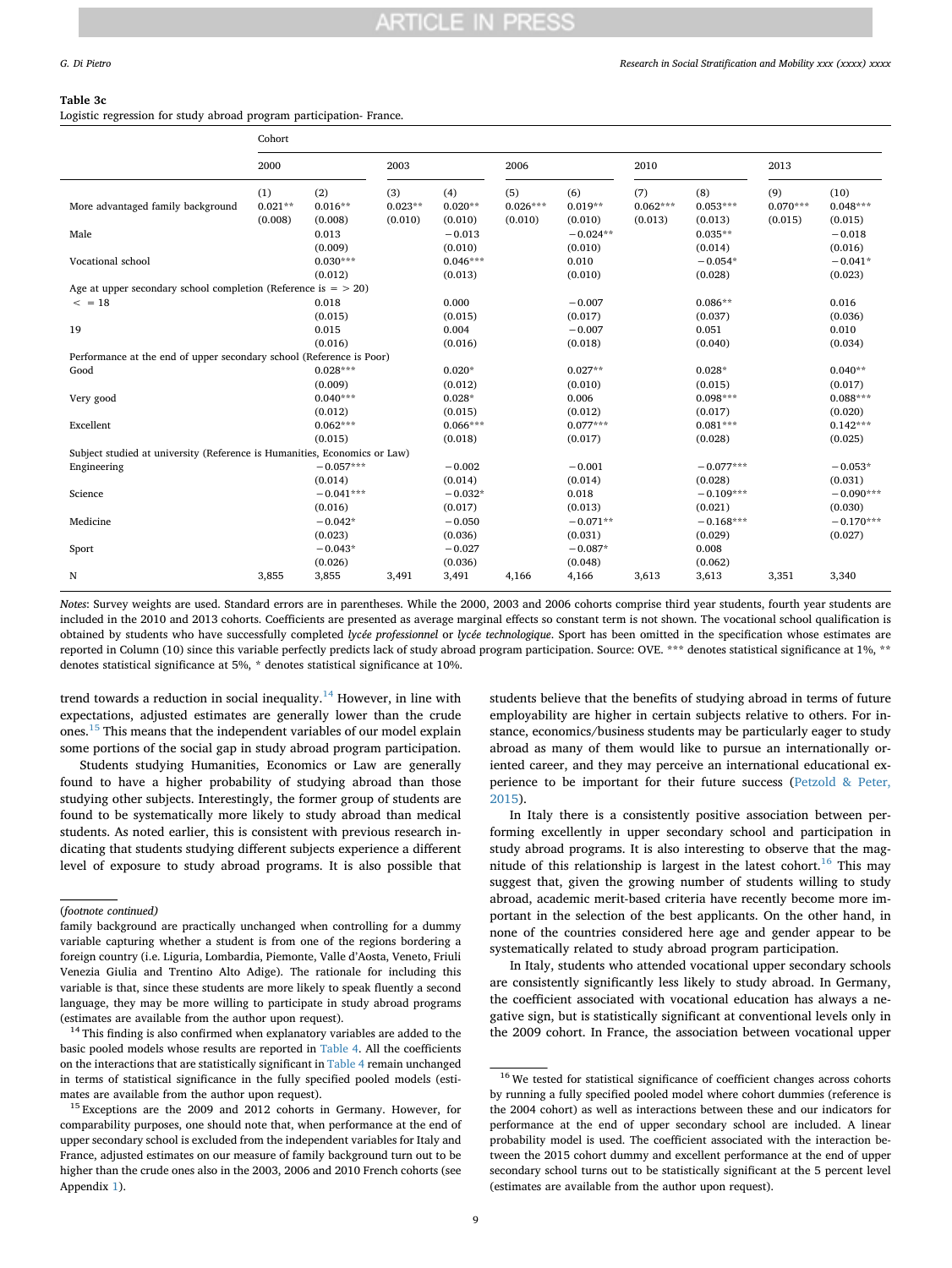### *G. Di Pietro Research in Social Stratification and Mobility xxx (xxxx) xxxx*

### <span id="page-9-0"></span>**Table 4**

Pooled linear probability regression for study abroad program participation- Italy, France and Germany.

|                                         | Italy                              | France                             | Germany                            |
|-----------------------------------------|------------------------------------|------------------------------------|------------------------------------|
| Intercept                               | $0.031***$                         | $0.040***$                         | $0.043***$                         |
|                                         | (0.003)                            | (0.005)                            | (0.007)                            |
| More advantaged family background       | $0.025***$                         | $0.022**$                          | $-0.004$                           |
|                                         | (0.007)                            | (0.009)                            | (0.010)                            |
| Birth cohort                            | Reference is 2004                  | Reference is 2000                  | Reference is 2000                  |
| 2003                                    |                                    | 0.004                              | $-0.007$                           |
|                                         |                                    | (0.007)                            | (0.009)                            |
| 2006                                    |                                    | 0.002                              | $-0.019**$                         |
|                                         |                                    | (0.007)                            | (0.009)                            |
| 2007                                    | 0.003<br>(0.004)                   |                                    |                                    |
| 2009                                    |                                    |                                    | $0.072***$                         |
|                                         |                                    |                                    | (0.013)                            |
| 2010                                    |                                    | $0.077***$                         |                                    |
|                                         |                                    | (0.009)                            |                                    |
| 2011                                    | $0.021***$                         |                                    |                                    |
|                                         | (0.004)                            |                                    |                                    |
| 2012                                    |                                    |                                    | $0.060***$                         |
|                                         |                                    |                                    | (0.015)                            |
| 2013                                    |                                    | $0.069***$                         |                                    |
|                                         |                                    | (0.010)                            |                                    |
| 2015                                    | $0.026***$                         |                                    |                                    |
|                                         | (0.005)                            |                                    |                                    |
| Birth cohort *more advantaged family    | Reference is 2004* more advantaged | Reference is 2000* more advantaged | Reference is 2000* more advantaged |
| background                              | family background                  | family background                  | family background                  |
| 2003* more advantaged family background |                                    | 0.002                              | 0.012                              |
|                                         |                                    | (0.014)                            | (0.013)                            |
| 2006* more advantaged family background |                                    | 0.005                              | $0.029**$                          |
|                                         |                                    | (0.014)                            | (0.013)                            |
| 2007* more advantaged family background | 0.005<br>(0.010)                   |                                    |                                    |
| 2009* more advantaged family background |                                    |                                    | $0.053***$                         |
|                                         |                                    |                                    | (0.019)                            |
| 2010* more advantaged family background |                                    | $0.042**$                          |                                    |
|                                         |                                    | (0.017)                            |                                    |
| 2011* more advantaged family background | 0.004                              |                                    |                                    |
|                                         | (0.011)                            |                                    |                                    |
| 2012* more advantaged family background |                                    |                                    | $0.055**$                          |
|                                         |                                    |                                    | (0.023)                            |
| 2013* more advantaged family background |                                    | $0.050***$                         |                                    |
|                                         |                                    | (0.018)                            |                                    |
| 2015* more advantaged family background | 0.005                              |                                    |                                    |
|                                         | (0.011)                            |                                    |                                    |
| N                                       | 43,443                             | 18,476                             | 10,860                             |
|                                         |                                    |                                    |                                    |

*Notes*: Survey weights are used. Standard errors are in parentheses. Third year students are included in the 2004 and 2007 cohorts in Italy as well as in the 2000, 2003 and 2006 cohorts in both France and Germany. All the other cohorts comprise fourth year students. Sources: ISTAT (Italy), OVE (France) and DZHW (Germany). \*\*\* denotes statistical significance at 1%, \*\* denotes statistical significance at 5%, \* denotes statistical significance at 10%.

secondary school and study abroad program participation varies across cohorts. While in the two most recent cohorts this relationship is negative (like in Italy and in Germany), it turns out to be positive in earlier cohorts.

Next, two additional sets of analyses are performed in an attempt to improve the comparability of the results across and within the countries. First, to get estimates for Italy and France similar to those for Germany reported in the even columns of [Table 3b,](#page-7-1) we replicate the results shown in the even columns of [Tables 3a and 3c](#page-7-0) but this time excluding performance at the end of upper secondary school from the independent variables of the model. The results, which are shown in Appendix [1](#page-0-4), seem to point in the same direction of our previous findings. Second, to make the French and German samples comparable across all the cohorts, we reestimate the basic pooled models including only third year students in both countries. The results indicate that, while a trend towards wider inequality in access to study abroad programs is still observed in Germany, this is no longer the case in France. As shown in Appendix [2](#page-1-0), while in Germany the difference in the probability of studying abroad between students from more and less advantaged backgrounds continues to be statistically higher in the 2009 and 2012 cohorts relative to the 2000 cohort, in France none of the coefficients on the interactions are now

statistically significant.<sup>[17](#page-9-1)</sup> These findings would seem therefore to indicate that in France the magnitude of inequality varies across students from different years of study. To further confirm this conclusion, we (re) estimate Eq. (2) for each cohort separately, consistently using third year students in the French and German samples. Looking at the most parsimonious specification for France, when comparing results shown at the top right of Appendix [3](#page-2-0) with the corresponding estimates reported in columns 7 and 9 of [Table 3c,](#page-8-3) one may note that the social gap in study abroad program participation in the 2010 and 2013 cohorts is considerably smaller among third year students relative to their fourth year peers. On the other hand, in Germany the crude estimate of the social gap in the 2009 cohort is practically the same across third and fourth year students, whereas in the 2012 cohort it is smaller, but still quite large (0.041) if third year instead of fourth year students are considered (see Appendix [3](#page-2-0) vs. [Table 3b\)](#page-7-1).<sup>18</sup>

<span id="page-9-1"></span><sup>&</sup>lt;sup>17</sup> These results do not change if the fully specified pooled models are employed (estimates are available from the author upon request).

<span id="page-9-2"></span> $18$  Similar conclusions hold also for the full specification without performance at the end of upper secondary school for France (see Appendix [3](#page-2-0) vs. Appendix [1\)](#page-0-4) and Germany (see Appendix [3](#page-2-0) vs. [Table 3b](#page-7-1)).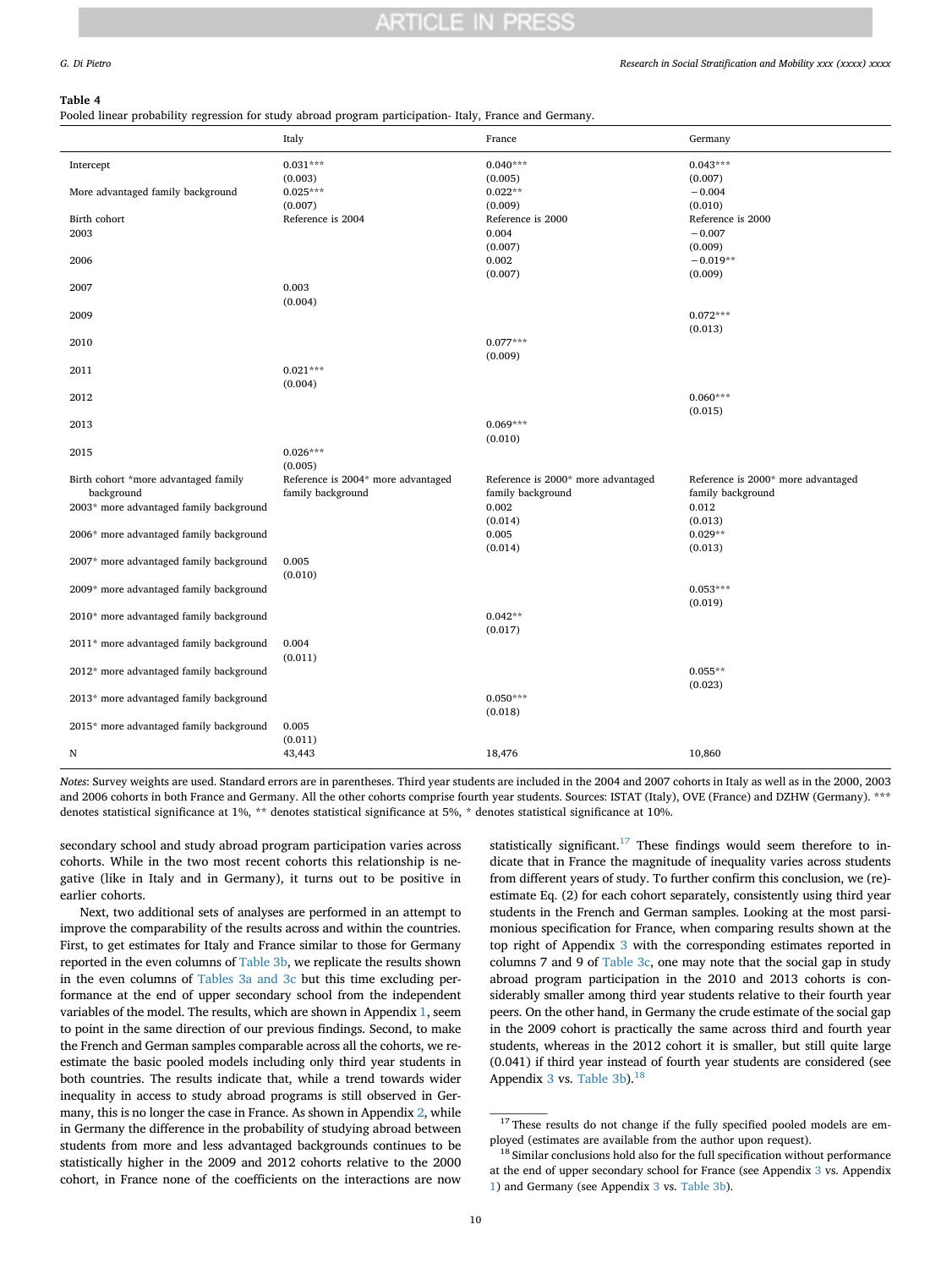Finally, in order to check the robustness of our results on the variable of primary interest in this study, we replicate the estimates reported in [Tables 3a–3c](#page-7-0) but this time using parental occupation as a proxy for family background (this information is, however, unavailable in the 2000 wave of the Germany survey). Students from more advantaged backgrounds are defined as those with at least one parent with a high-level occupation.<sup>[19](#page-10-0)</sup> These new estimates, which are shown in Appendix [4](#page-4-0), support the proposition that the social gap in study abroad program participation has increased in Germany and France, while it showed a relatively stable pattern in Italy. These trends remain even after differences in individual characteristics between students from different socioeconomic status are accounted for.

### *5.2. Decomposition results*

[Tables 5a–5c](#page-10-1) show the findings of the decomposition analysis by family background based on the regression models presented in [Tables](#page-7-0) [3a–3c](#page-7-0), respectively. The separate contributions of the independent variables are shown.

In line with hypothesis H2, in Italy and in France performance in upper secondary school is found to consistently contribute to explain the social gap in study abroad program participation (in [Tables 5a and](#page-10-1) [5c](#page-10-1) the percent explained by 'Performance at the end of upper secondary school' is always positive). This is especially true in France where the contribution estimates are always above 25 percent of the total gapexcept for the 2010 cohort. As shown in [Table 2c,](#page-6-3) the proportion of French students showing excellent performance in upper secondary school is significantly higher among students from more privileged backgrounds relative to those from less privileged backgrounds, giving the former an advantage in terms of study abroad program participation as evidenced by the estimates reported in [Table 3c.](#page-8-3) Additionally, not only is such a difference positive, but it tends to increase over time. $20$ This is likely to have been a driving force in the direction of increasing the social gap. Such conclusion is confirmed by looking at changes across cohorts in the coefficient associated with excellent performance in upper secondary school from the decomposition analysis (while [Table 5c](#page-11-1) displays the decomposition results for the overall category of 'Performance at the end of upper secondary school', estimates associated with the different performances are available from the author upon request). Given that the 95 percent confidence interval in the 2013 cohort (0.0065-0.0191) does not overlap with the corresponding interval in the 2000 cohort (0.0006-0.0056), the change in the contribution of this variable appears to be statistically significant.

Decomposition results for Italy offer strong support for hypothesis H3. In this country, vocational upper secondary education turns out to be the most important factor accounting for the social disparity in study abroad program participation. Given that there is a statistically significant negative relationship between this factor and studying abroad ([Tables 3a\)](#page-7-0), the considerable imbalance in the proportion of students who attended vocational upper secondary schools between students from different family backgrounds [\(Table 2a](#page-4-1)) contributes the most to explaining the social gap in access to study abroad programs. Yet the lack of increase over time of the difference in participation in vocational education between students from less and more advantaged backgrounds in Italy could have prevented the gap from further rising. Results from the decomposition analysis confirm that in Italy the contribution of vocational upper secondary education does not show any statistically significant variation across cohorts. The 95 percent confidence intervals of the relevant coefficient overlap each other (0.0032-

### *G. Di Pietro Research in Social Stratification and Mobility xxx (xxxx) xxxx*

### <span id="page-10-1"></span>**Table 5a**

|  | Fairlie decomposition results- Italy. |  |  |  |
|--|---------------------------------------|--|--|--|
|--|---------------------------------------|--|--|--|

|                                             | Cohort     |            |            |            |  |  |  |
|---------------------------------------------|------------|------------|------------|------------|--|--|--|
|                                             | 2004       | 2007       | 2011       | 2015       |  |  |  |
| Social gap in study abroad<br>participation | 0.025      | 0.030      | 0.028      | 0.030      |  |  |  |
| Total explained                             | 0.005      | 0.006      | 0.003      | 0.004      |  |  |  |
|                                             | $(19.4\%)$ | (19.5%)    | $(10.8\%)$ | $(13.6\%)$ |  |  |  |
| Part explained by:                          |            |            |            |            |  |  |  |
| -Male                                       | $-0.000$   | 0.001      | $-0.001$   | 0.001      |  |  |  |
|                                             | $(-0.9\%)$ | $(2.6\%)$  | $(-4.6\%)$ | $(2.3\%)$  |  |  |  |
| -Vocational school                          | 0.007      | 0.005      | 0.007      | 0.007      |  |  |  |
|                                             | $(27.9\%)$ | (17.3%)    | $(26.4\%)$ | (23.3%)    |  |  |  |
| -Age                                        | $-0.002$   | 0.000      | $-0.001$   | 0.000      |  |  |  |
|                                             | $(-6.2\%)$ | $(1.1\%)$  | $(-4.4\%)$ | $(1.2\%)$  |  |  |  |
| -Performance at the end of upper            | 0.002      | 0.001      | 0.000      | 0.002      |  |  |  |
| secondary school                            | $(7.9\%)$  | $(2.8\%)$  | $(0.9\%)$  | $(8.3\%)$  |  |  |  |
| -Subject studied at university              | $-0.002$   | $-0.001$   | $-0.002$   | $-0.006$   |  |  |  |
|                                             | $(-9.3\%)$ | $(-4.3\%)$ | $(-7.5%)$  | $(-21.5%)$ |  |  |  |

*Notes*: Survey weights are used. Percent contribution is shown in brackets. While the 2004 and 2007 cohorts comprise third year students, fourth year students are included in the 2011 and 2015 cohorts. The vocational school qualification is obtained by students who have successfully completed *istituti professionali*, *istituti tecnici*, *istituti magistrali* or *istituti d'arte*. Source: ISTAT.

### **Table 5b**

Fairlie decomposition results- Germany.

|                                                | Cohort      |            |            |             |            |  |  |
|------------------------------------------------|-------------|------------|------------|-------------|------------|--|--|
|                                                | 2000        | 2003       | 2006       | 2009        | 2012       |  |  |
| Social gap in study<br>abroad<br>participation | $-0.004$    | 0.008      | 0.025      | 0.049       | 0.051      |  |  |
| Total explained                                | 0.001       | 0.002      | 0.002      | $-0.003$    | $-0.003$   |  |  |
| Part explained by:                             | $(-32.0\%)$ | (29.7%)    | $(7.0\%)$  | $(-5.4\%)$  | $(-6.2\%)$ |  |  |
| -Male                                          | $-0.000$    | $-0.000$   | $-0.000$   | $-0.000$    | $-0.000$   |  |  |
|                                                | $(8.4\%)$   | $(-0.1\%)$ | $(-0.2\%)$ | $(-0.5\%)$  | $(-0.0\%)$ |  |  |
| -Vocational school                             | $-0.002$    | 0.001      | 0.001      | 0.004       | 0.002      |  |  |
|                                                | $(-57.7%)$  | (13.5%)    | $(4.2\%)$  | $(7.9\%)$   | $(3.8\%)$  |  |  |
| -Age                                           | $-0.001$    | 0.001      | 0.001      | $-0.001$    | $-0.001$   |  |  |
|                                                | $(24.9\%)$  | (15.5%)    | $(4.4\%)$  | $(-2.1\%)$  | $(-1.1\%)$ |  |  |
| -Subject studied at                            | $-0.000$    | 0.000      | $-0.000$   | $-0.005$    | $-0.005$   |  |  |
| university                                     | $(-7.6\%)$  | $(0.8\%)$  | $(-1.4\%)$ | $(-10.7\%)$ | $(-8.9\%)$ |  |  |

*Notes*: Survey weights are used. Percent contribution is shown in brackets. While the 2000, 2003 and 2006 cohorts comprise third year students, fourth year students are included in the 2009 and 2012 cohorts. The vocational school qualification is achieved by students who have a *Fachhochschulreife* (a qualification to enter a university of applied sciences) or those who have a *Fachgebundene Hochschulreife* (a qualification to enter a university of applied sciences or a specialist university). Source: DZHW.

0.0105 in the 2004 cohort; 0.0019-0.0085 in the 2007 cohort; 0.0042- 0.0107 in the 2011 cohort; and 0.0039-0.010 in the 2015 cohort).

Also in Germany vocational education helps to explain the social selectivity of studying abroad (except for the 2000 cohort), though to a lower extent compared to Italy.<sup>21</sup> In France, by contrast, our third hypothesis is not corroborated because the contribution of vocational education is found to be inconsistent over time and quite small, especially in most recent cohorts.

Looking at the bottom row of [Tables 5a–5c](#page-10-1), one may note that the proportion of the social gap explained by 'Subject studied at university' is always negative (apart from the 2003 German cohort). This result

<span id="page-10-0"></span><sup>&</sup>lt;sup>19</sup> High-level occupations include managers, directors, senior officials and professional occupations.

<span id="page-10-2"></span><sup>&</sup>lt;sup>20</sup> [Ichou and Vallet \(2013\)](#page-15-50) provide evidence of a wider social gap in terms of academic performance between French individuals born in 1951 and those born in 1984.

<span id="page-10-3"></span> $^{21}$  Decomposition results for Italy based on a model without performance at the end of upper secondary school (see Panel A of Appendix [5\)](#page-6-0) would appear to confirm that the role played by vocational education in explaining changes in social inequality is more important in Italy than in Germany.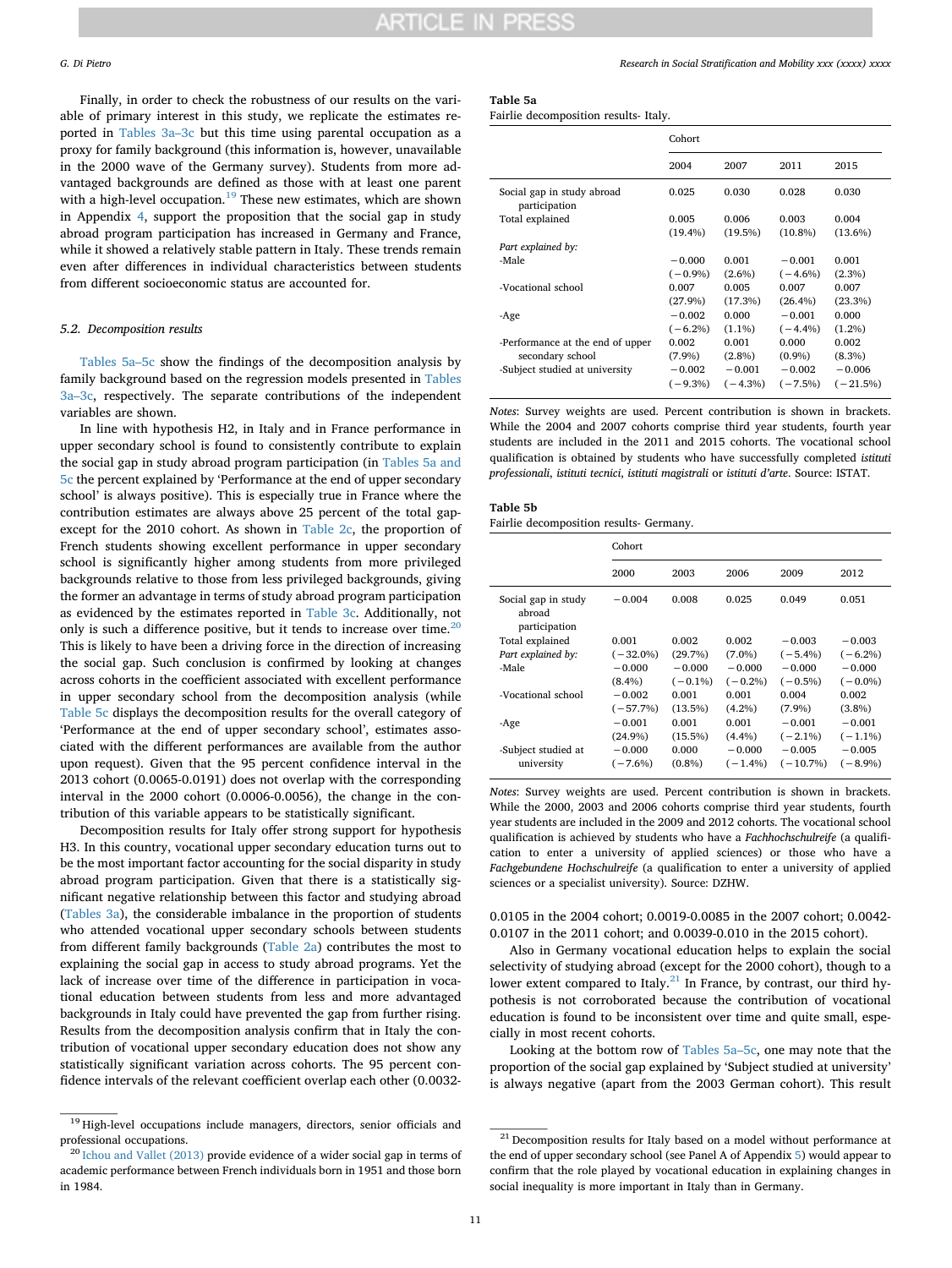### <span id="page-11-1"></span>**Table 5c**

Fairlie decomposition results- France.

|                                                | Cohort      |             |             |            |            |  |
|------------------------------------------------|-------------|-------------|-------------|------------|------------|--|
|                                                | 2000        | 2003        | 2006        | 2010       | 2013       |  |
| Social gap in study<br>abroad<br>participation | 0.022       | 0.024       | 0.027       | 0.064      | 0.072      |  |
| Total explained                                | 0.004       | 0.004       | 0.006       | 0.006      | 0.019      |  |
| Part explained by:                             | $(19.4\%)$  | (11.5%)     | $(21.0\%)$  | $(12.8\%)$ | $(26.5\%)$ |  |
| -Male                                          | $-0.000$    | 0.000       | $-0.000$    | 0.001      | 0.001      |  |
|                                                | $(-0.4\%)$  | $(0.1\%)$   | $(-1.5%)$   | $(1.3\%)$  | $(1.0\%)$  |  |
| -Vocational school                             | $-0.003$    | $-0.003$    | $-0.000$    | 0.003      | 0.001      |  |
|                                                | $(-11.4\%)$ | $(-10.9\%)$ | $(-0.4\%)$  | $(4.1\%)$  | $(1.9\%)$  |  |
| -Age                                           | 0.001       | $-0.000$    | $-0.000$    | 0.003      | 0.000      |  |
|                                                | $(6.4\%)$   | $(-0.8\%)$  | $(-2.9\%)$  | $(4.5\%)$  | $(0.4\%)$  |  |
| -Performance at                                | 0.006       | 0.007       | 0.011       | 0.011      | 0.019      |  |
| the end of                                     | $(27.0\%)$  | $(29.8\%)$  | $(41.0\%)$  | $(17.4\%)$ | $(26.2\%)$ |  |
| upper<br>secondary<br>school                   |             |             |             |            |            |  |
| -Subject studied at                            | $-0.000$    | $-0.002$    | $-0.004$    | $-0.007$   | $-0.002$   |  |
| university                                     | $(-2.2\%)$  | $(-6.7\%)$  | $(-15.2\%)$ | $(-14.5%)$ | $(-3.0\%)$ |  |

*Notes*: Survey weights are used. Percent contribution is shown in brackets. While the 2000, 2003 and 2006 cohorts comprise third year students, fourth year students are included in the 2010 and 2013 cohorts. The vocational school qualification is obtained by students who have successfully completed *lycée professionnel* or *lycée technologique*. Source: OVE.

shows that there is quite consistent support for the idea that subject studied at university acts to narrow the social gap (hypothesis H4). Despite this, however, the social gap did not actually decrease in any of the countries. This is because, in comparison with vocational education and performance in upper secondary education, the relative contribution of subject of study in explaining changes in the gap is more limited. In Italy, for instance, while subject of study systematically acted to decrease the gap, this was more than offset by vocational education that worked in the opposite direction.

As done in Section [5](#page-6-0).1, to enhance the comparability of our estimates, we present the decomposition results for Italy and France based on a specification of the logit model without performance at the end of upper secondary school (Appendix [5\)](#page-6-0). While, in line with expectations, the portion of the social gap explained by the model decreases in both countries, the reduction is especially large in France. Appendix [6](#page-11-0) reports the decomposition results for France and Germany when only third year students are consistently selected across all the cohorts. The findings confirm the inability of the model to account for a large part of the social gap. This result is in line with the conclusions of [Lörz et al.](#page-15-19) [\(2016\)](#page-15-19) who argue that several unobserved or difficult-to-measure factors influence the intention to study abroad. Interestingly, they claim that these factors reach back students' social origin as they are related to the cultural opportunities people had while growing up.

### <span id="page-11-0"></span>**6. Conclusions**

To the best of our knowledge, this is the first paper looking at the evolution of the crude and adjusted gap in access to study abroad programs between students from more and less advantaged backgrounds in a cross-country setting. We focus on Italy, Germany and France in the period between the 2000s and mid-2010s. A decomposition method is employed to single out and quantify the factors that contributed to the gap and study how their importance changed over time. Four main results emerge from the empirical analysis.

First, not only is there no trend toward declining social inequalities in study abroad programs in any of the countries considered here, but there is consistent evidence suggesting that the social gap has increased

in Germany. Additionally, these patterns tend to remain also after controlling for differences in several individual observed characteristics that are thought to affect participation in study abroad programs. This finding is significant as it indicates that even if differences in these characteristics were removed over time, the social disparity in study abroad program participation is likely to persist and even grow.

Second, while demographic traits like gender and age do not appear to have contributed to explaining the social gap in access to study abroad programs, earlier educational trajectories and performance are of great importance in two countries. More precisely, differences in performance in upper secondary school and in participation in upper secondary vocational education between students from more and less advantaged backgrounds account for a significant portion of this gap in France and Italy, respectively. In France, the widening over time of the difference in the proportion of students showing excellent performance at upper secondary school between the two socioeconomic groups worked in the direction of increasing the social gap. In Italy, by contrast, since the difference in the proportion of students who attended upper secondary vocational schools between students from more and less advantaged backgrounds has not grown over time, this kept the gap from further increasing.

Third, there is quite consistent evidence that subject of study at university acted to narrow the social gap in study abroad program participation. However, this factor did not prevent the gap from persisting or widening given that it plays a less important role than that of vocational education and/or upper secondary school performance.

Fourth, there is a large proportion of the gap that cannot be explained by differences in student characteristics included in the model. This suggests that other characteristics (both observable and unobservable) play an important role in accounting for the social disparity in access to study abroad programs. The inability of establishing what is driving the unexplained component of the gap is a shortcoming of the paper, but our data clearly reaches limits here. Future research should cast more light on this issue, but there is a need for richer cross-country data.

Finally, one should note that the data come from three national surveys differing in coverage and content. This, unfortunately, limited the comparability of the results. However, additional analyses were performed in an attempt to address some of the factors that limited the comparability. These analyses, together with supplementary checks, show that our results are robust, even though in France there seem to be some differences in the extent of social inequality across students from different years of study. As far as the main conclusion of the paper is concerned, all the estimates consistently indicate that the goal of reducing social selectivity of studying abroad is far from being achieved in all the three countries examined here. Therefore, more efforts should be put in place to alleviate the gap. It would be good to increase vocational students' exposure to international perspectives. In this sense, possible measure may, for instance, include: providing more information on the benefits related to studying abroad to vocational students as well as offering more foreign language courses in vocational schools. On the other hand, although effective, reducing the social difference in upper secondary school performance may turn out to be a costly and difficult way to proceed, as noted by [Jerrim et al. \(2016\).](#page-15-42)

### **Funding**

The research did not receive any specific grant from funding agencies in public, commercial, or not-for-profit sectors.

### **Declaration of Competing Interest**

The author has no conflict of interest to declare.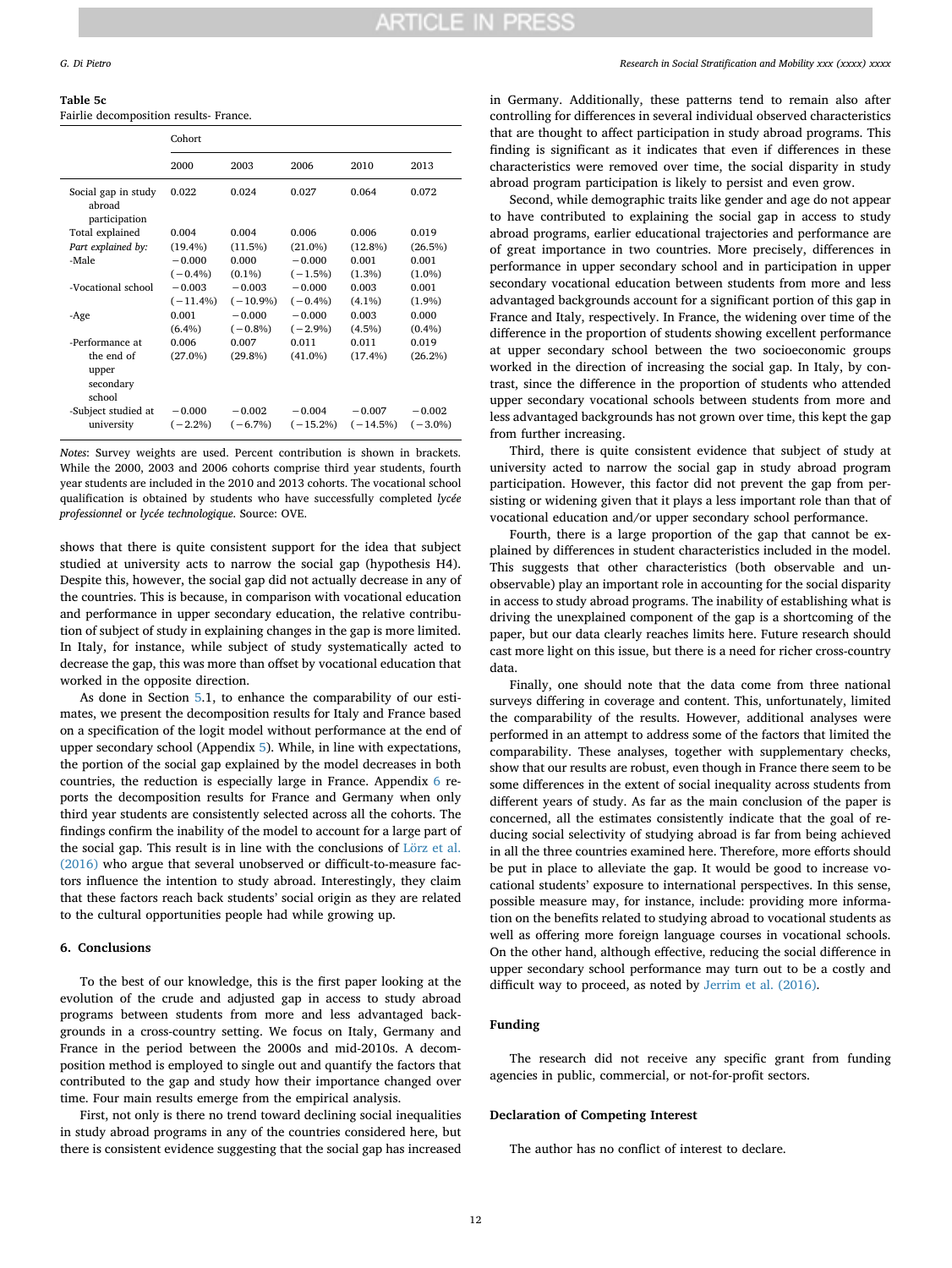**Appendix 1 Logistic regression for study abroad program participation (full specification without performance at the end of upper secondary school)- Italy and France**

| Cohorts                     |            |            |            |            |            |
|-----------------------------|------------|------------|------------|------------|------------|
| Italy                       |            |            |            |            |            |
|                             |            | 2004       | 2007       | 2011       | 2015       |
| More advantaged backgrounds |            | $0.019***$ | $0.021***$ | $0.023***$ | $0.026***$ |
|                             |            | (0.006)    | (0.005)    | (0.007)    | (0.008)    |
| France                      |            |            |            |            |            |
|                             | 2000       | 2003       | 2006       | 2010       | 2013       |
| More advantaged backgrounds | $0.022***$ | $0.027***$ | $0.030***$ | $0.063***$ | $0.066***$ |
|                             | (0.008)    | (0.010)    | (0.010)    | (0.013)    | (0.015)    |

*Notes*: Survey weights are used. Third year students are included in the 2004 and 2007 cohorts in Italy and in the 2000, 2003 and 2006 cohorts in France. All the other cohorts comprise fourth year students. Coefficients are presented as average marginal effects. Standard errors are in parentheses. The following independent variables are included: gender, age at upper secondary school completion, subject studied at university and vocational upper secondary education (In Italy vocational school qualification is obtained by students who have successfully completed *istituti professionali*, *istituti tecnici*, *istituti magistrali* or *istituti d'arte*, whereas in France upon successful completion of *lycée professionnel* or *lycée technologique)*. Sources: ISTAT (Italy) and OVE (France). \*\*\* denotes statistical significance at 1%, \*\* denotes statistical significance at 5%, \* denotes statistical significance at 10%.

**Appendix 2 Pooled linear probability regression for study abroad program participation- France and Germany (third year students only)**

|                                                 | France                                               | Germany                                              |
|-------------------------------------------------|------------------------------------------------------|------------------------------------------------------|
| Intercept                                       | $0.040***$                                           | $0.043***$                                           |
|                                                 | (0.005)                                              | (0.007)                                              |
| More advantaged family background               | $0.022**$                                            | $-0.004$                                             |
|                                                 | (0.009)                                              | (0.010)                                              |
| Birth cohort                                    | Reference is 2000                                    | Reference is 2000                                    |
| 2003                                            | 0.004                                                | $-0.007$                                             |
|                                                 | (0.007)                                              | (0.009)                                              |
| 2006                                            | 0.002                                                | $-0.019**$                                           |
|                                                 | (0.007)                                              | (0.009)                                              |
| 2009                                            |                                                      | 0.015                                                |
|                                                 |                                                      | (0.010)                                              |
| 2010                                            | $0.024***$                                           |                                                      |
|                                                 | (0.007)                                              |                                                      |
| 2012                                            |                                                      | $0.027***$                                           |
|                                                 |                                                      | (0.011)                                              |
| 2013                                            | $0.034***$                                           |                                                      |
|                                                 | (0.007)                                              |                                                      |
| Birth cohort *more advantaged family background | Reference is 2000* more advantaged family background | Reference is 2000* more advantaged family background |
| 2003* more advantaged family background         | 0.002                                                | 0.012                                                |
|                                                 | (0.014)                                              | (0.013)                                              |
| 2006* more advantaged family background         | 0.005                                                | $0.029**$                                            |
|                                                 | (0.014)                                              | (0.013)                                              |
| 2009* more advantaged family background         |                                                      | $0.054***$                                           |
|                                                 |                                                      | (0.015)                                              |
| 2010* more advantaged family background         | 0.015                                                |                                                      |
|                                                 | (0.013)                                              |                                                      |
| 2012* more advantaged family background         |                                                      | $0.045***$                                           |
|                                                 |                                                      | (0.016)                                              |
| 2013* more advantaged family                    | 0.010                                                |                                                      |
| background                                      | (0.015)                                              |                                                      |
| N                                               | 20,091                                               | 12,969                                               |

*Notes*: Survey weights are used. Standard errors are in parentheses. Sources: OVE (France) and DZHW (Germany). \*\*\* denotes statistical significance at 1%, \*\* denotes statistical significance at 5%, \* denotes statistical significance at 10%.

### **Appendix 3 Logistic regression for study abroad program participation (third year students only)- France and Germany**

| Cohorts                         |           |           |            |            |            |
|---------------------------------|-----------|-----------|------------|------------|------------|
| France                          |           |           |            |            |            |
| Most parsimonious specification | 2000      | 2003      | 2006       | 2010       | 2013       |
| More advantaged backgrounds     | $0.021**$ | $0.023**$ | $0.026***$ | $0.036***$ | $0.031***$ |
|                                 | (0.008)   | (0.010)   | (0.010)    | (0.009)    | (0.012)    |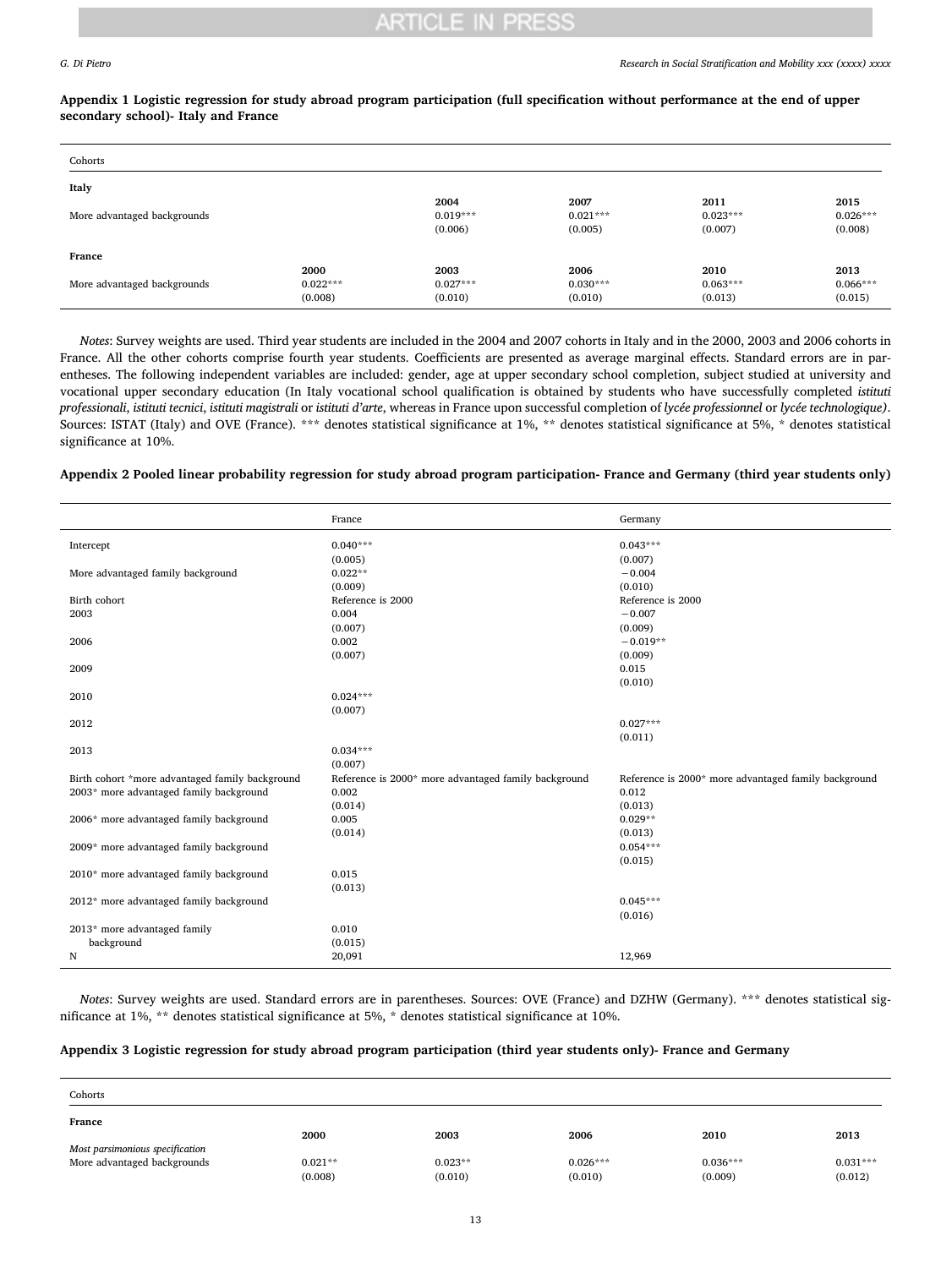### *G. Di Pietro Research in Social Stratification and Mobility xxx (xxxx) xxxx*

*Full specification (without performance at the end of upper secondary school)*

| $0.022***$                                                                    | $0.027***$ | $0.030***$ | $0.031***$ | $0.031***$ |
|-------------------------------------------------------------------------------|------------|------------|------------|------------|
| (0.008)                                                                       | (0.010)    | (0.010)    | (0.009)    | (0.012)    |
|                                                                               |            |            |            |            |
| 2000                                                                          | 2003       | 2006       | 2009       | 2012       |
|                                                                               |            |            |            |            |
| $-0.004$                                                                      | 0.008      | $0.026***$ | $0.052***$ | $0.041***$ |
| (0.011)                                                                       | (0.007)    | (0.008)    | (0.012)    | (0.012)    |
| Full specification (without performance at the end of upper secondary school) |            |            |            |            |
| $-0.005$                                                                      | 0.005      | $0.023***$ | $0.054***$ | $0.040***$ |
| (0.010)                                                                       | (0.008)    | (0.008)    | (0.012)    | (0.012)    |
|                                                                               |            |            |            |            |

*Notes*: Survey weights are used. Coefficients are presented as average marginal effects. Standard errors are in parentheses. In the full specification (without performance at the end of upper secondary school) the following independent variables are included: gender, age at upper secondary school completion, subject studied at university and vocational upper secondary education (In France, vocational school qualification is obtained by students who have successfully completed *lycée professionnel* or *lycée technologique*. In Germany, vocational school qualification is achieved by students who have a *Fachhochschulreife* (a qualification to enter a university of applied sciences) or those who have a *Fachgebundene Hochschulreife* (a qualification to enter a university of applied sciences or a specialist university)). Sources: OVE (France) and DZHW (Germany). \*\*\* denotes statistical significance at 1%, \*\* denotes statistical significance at 5%, \* denotes statistical significance at 10%.

### **Appendix 4 Logistic regression for study abroad program participation using an alternative measure for family background - Italy, France and Germany**

| Cohorts                                          |          |            |            |            |            |
|--------------------------------------------------|----------|------------|------------|------------|------------|
| Italy                                            |          |            |            |            |            |
|                                                  |          | 2004       | 2007       | 2011       | 2015       |
| Most parsimonious specification                  |          |            |            |            |            |
| At least one parent with a high-level occupation |          | $0.023***$ | $0.026***$ | $0.018***$ | $0.026***$ |
|                                                  |          | (0.006)    | (0.005)    | (0.006)    | (0.007)    |
| (N)                                              |          | 8,354      | 12,561     | 12,159     | 11,581     |
| <b>Full specification</b>                        |          |            |            |            |            |
| At least one parent with a high-level occupation |          | $0.018***$ | $0.019***$ | $0.014**$  | $0.022***$ |
|                                                  |          | (0.005)    | (0.005)    | (0.006)    | (0.007)    |
| (N)                                              |          | 8,354      | 12,561     | 12,159     | 11,581     |
| France                                           |          |            |            |            |            |
|                                                  | 2000     | 2003       | 2006       | 2010       | 2013       |
| Most parsimonious specification                  |          |            |            |            |            |
| At least one parent with a high-level occupation | $0.015*$ | $0.034***$ | $0.016*$   | $0.052***$ | $0.048***$ |
|                                                  | (0.008)  | (0.010)    | (0.010)    | (0.013)    | (0.015)    |
| (N)                                              | 4,059    | 3,737      | 4,404      | 3,718      | 3,261      |
| Full specification                               |          |            |            |            |            |
| At least one parent with a high-level occupation | 0.011    | $0.031***$ | 0.014      | $0.043***$ | $0.038***$ |
|                                                  | (0.008)  | (0.010)    | (0.010)    | (0.013)    | (0.015)    |
| (N)                                              | 4,059    | 3,737      | 4,404      | 3,718      | 3,248      |
| Germany                                          |          |            |            |            |            |
|                                                  | 2000     | 2003       | 2006       | 2009       | 2012       |
| Most parsimonious specification                  |          |            |            |            |            |
| At least one parent with a high-level occupation |          | $-0.001$   | $0.026***$ | 0.023      | 0.028      |
|                                                  |          | (0.013)    | (0.008)    | (0.016)    | (0.021)    |
| (N)                                              |          | 3,220      | 2,754      | 2,045      | 1,209      |
| <b>Full specification</b>                        |          |            |            |            |            |
| At least one parent with a high-level occupation |          | 0.003      | $0.024***$ | 0.023      | 0.033      |
|                                                  |          | (0.013)    | (0.008)    | (0.016)    | (0.021)    |
| (N)                                              |          | 3,181      | 2,754      | 2,045      | 1,198      |

*Notes*: Survey weights are used. Third year students are included in the 2004 and 2007 cohorts in Italy as well as in the 2000, 2003 and 2006 cohorts in both France and Germany. All the other cohorts comprise fourth year students. Coefficients are presented as average marginal effects. Standard errors are in parentheses. In the full specification, the following independent variables are included: gender, age at upper secondary school completion, subject studied at university, vocational upper secondary education (In Italy vocational school qualification is obtained by students who have successfully completed *istituti professionali*, *istituti tecnici*, *istituti magistrali* or *istituti d'arte*, whereas in France upon successful completion of *lycée professionnel* or *lycée technologique*. In Germany, vocational school qualification is achieved by students who have a *Fachhochschulreife* (a qualification to enter a university of applied sciences) or those who have a *Fachgebundene Hochschulreife* (a qualification to enter a university of applied sciences or a specialist university)) and performance at the end of upper secondary school (with the exception of Germany). Results are not displayed for the 2000 German cohort as information on parental occupation is missing. Sources: ISTAT (Italy), OVE (France) and DZHW (Germany). \*\*\* denotes statistical significance at 1%, \*\* denotes statistical significance at 5%, \* denotes statistical significance at 10%.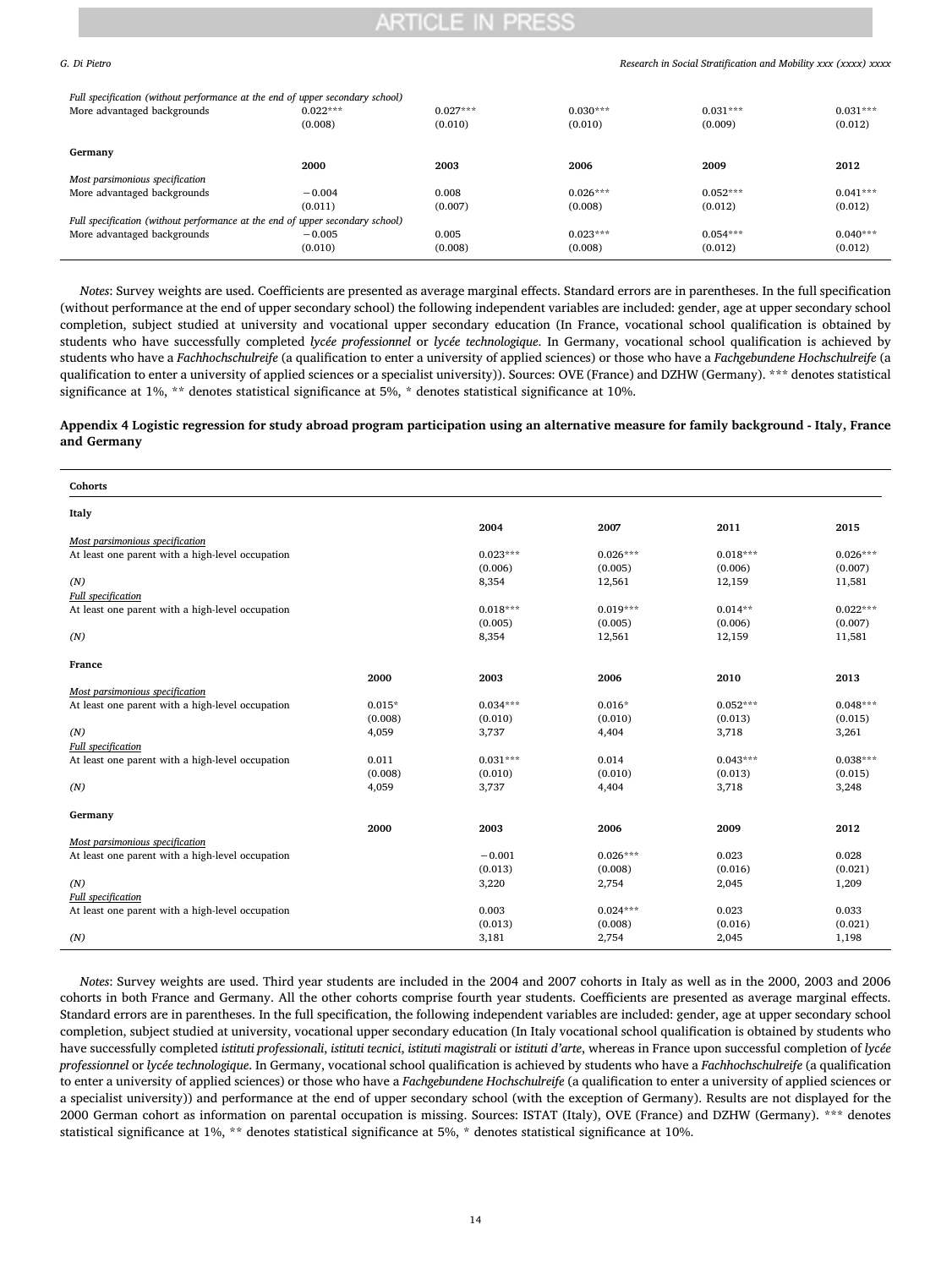# ARTICI E IN PRE

### **Appendix 5 Fairlie decomposition results (without performance at the end of upper secondary school)- Italy and France**

| Panel A. Italy                           |            |            |            |             |  |  |
|------------------------------------------|------------|------------|------------|-------------|--|--|
|                                          | Cohort     |            |            |             |  |  |
|                                          | 2004       | 2007       | 2011       | 2015        |  |  |
| Social gap in study abroad participation | 0.025      | 0.030      | 0.028      | 0.030       |  |  |
| Total explained                          | 0.005      | 0.005      | 0.003      | 0.002       |  |  |
| Part explained by:                       | $(10.3\%)$ | (15.2%)    | $(9.4\%)$  | $(7.0\%)$   |  |  |
| -Male                                    | $-0.001$   | 0.000      | $-0.001$   | 0.000       |  |  |
|                                          | $(-2.5%)$  | $(1.1\%)$  | $(-5.2\%)$ | $(0.5\%)$   |  |  |
| -Vocational school                       | 0.006      | 0.005      | 0.007      | 0.006       |  |  |
|                                          | $(23.4\%)$ | (15.3%)    | (25.3%)    | $(18.8\%)$  |  |  |
| -Age                                     | $-0.001$   | 0.001      | $-0.001$   | 0.002       |  |  |
|                                          | $(-3.0\%)$ | $(2.0\%)$  | $(-3.5\%)$ | $(4.1\%)$   |  |  |
| -Subject studied at university           | $-0.002$   | $-0.001$   | $-0.002$   | $-0.005$    |  |  |
|                                          | $(-7.6%)$  | $(-3.2\%)$ | $(-7.2\%)$ | $(-16.4\%)$ |  |  |

*Notes*: Survey weights are used. Percent contribution is shown in brackets. While the 2004 and 2007 cohorts comprise third year students, fourth year students are included in the 2011 and 2015 cohorts. The vocational school qualification is obtained by students who have successfully completed *istituti professionali*, *istituti tecnici*, *istituti magistrali* or *istituti d'arte*. Source: ISTAT.

| Panel B. France                          |            |            |             |             |            |
|------------------------------------------|------------|------------|-------------|-------------|------------|
|                                          | Cohort     |            |             |             |            |
|                                          | 2000       | 2003       | 2006        | 2010        | 2013       |
| Social gap in study abroad participation | 0.022      | 0.024      | 0.027       | 0.064       | 0.072      |
| Total explained                          | $-0.001$   | $-0.004$   | $-0.003$    | $-0.001$    | 0.002      |
| Part explained by:                       | $(-2.6%)$  | $(-15.5%)$ | $(-12.1\%)$ | $(-1.0\%)$  | $(3.2\%)$  |
| -Male                                    | 0.000      | $-0.000$   | $-0.000$    | 0.001       | 0.001      |
|                                          | $(0.2\%)$  | $(-1.7%)$  | $(-1.7%)$   | $(1.4\%)$   | $(1.6\%)$  |
| -Vocational school                       | $-0.003$   | $-0.002$   | $-0.001$    | 0.002       | 0.001      |
|                                          | $(-13.5%)$ | $(-9.1\%)$ | $(-3.0\%)$  | $(3.6\%)$   | $(0.9\%)$  |
| -Age                                     | 0.002      | 0.000      | 0.001       | 0.004       | 0.002      |
|                                          | $(7.9\%)$  | $(0.5\%)$  | $(1.9\%)$   | $(6.1\%)$   | $(2.9\%)$  |
| -Subject studied at university           | 0.001      | $-0.001$   | $-0.002$    | $-0.008$    | $-0.002$   |
|                                          | $(2.8\%)$  | $(-5.2\%)$ | $(-9.3\%)$  | $(-12.1\%)$ | $(-2.2\%)$ |

*Notes*: Survey weights are used. Percent contribution is shown in brackets. While the 2000, 2003 and 2006 cohorts comprise third year students, fourth year students are included in the 2010 and 2013 cohorts. The vocational school qualification is obtained by students who have successfully completed *lycée professionnel* or *lycée technologique*. Source: OVE.

### **Appendix 6 Fairlie decomposition results (third year students only)- France and Germany**

| Cohorts                                                                       |             |            |             |            |            |
|-------------------------------------------------------------------------------|-------------|------------|-------------|------------|------------|
| France                                                                        |             |            |             |            |            |
|                                                                               | 2000        | 2003       | 2006        | 2010       | 2013       |
| Social gap in study abroad participation                                      | 0.022       | 0.024      | 0.027       | 0.037      | 0.032      |
| Full specification (without performance at the end of upper secondary school) |             |            |             |            |            |
| Total explained                                                               | $-0.001$    | $-0.004$   | $-0.003$    | 0.004      | $-0.000$   |
|                                                                               | $(-2.6%)$   | $(-15.5%)$ | $(-12.1\%)$ | $(10.1\%)$ | $(-0.4\%)$ |
| Germany                                                                       |             |            |             |            |            |
|                                                                               | 2000        | 2003       | 2006        | 2009       | 2012       |
| Social gap in study abroad participation                                      | $-0.004$    | 0.008      | 0.025       | 0.050      | 0.042      |
| Full specification (without performance at the end of upper secondary school) |             |            |             |            |            |
| Total explained                                                               | 0.001       | 0.002      | 0.002       | $-0.001$   | 0.000      |
|                                                                               | $(-32.0\%)$ | (29.7%)    | $(7.0\%)$   | $(-1.9\%)$ | $(0.9\%)$  |

*Notes*: Survey weights are used. Percent contribution is shown in brackets. In the full specification (without performance at the end of upper secondary school) the following independent variables are included: gender, age at upper secondary school completion, subject studied at university and vocational upper secondary education (In Italy vocational school qualification is obtained by students who have successfully completed *istituti professionali*, *istituti tecnici*, *istituti magistrali* or *istituti d'arte*, whereas in France upon successful completion of *lycée professionnel* or *lycée technologique*. In Germany, vocational school qualification is achieved by students who have a *Fachhochschulreife* (a qualification to enter a university of applied sciences) or those who have a *Fachgebundene Hochschulreife* (a qualification to enter a university of applied sciences or a specialist university)). Sources: OVE (France) and DZHW (Germany).